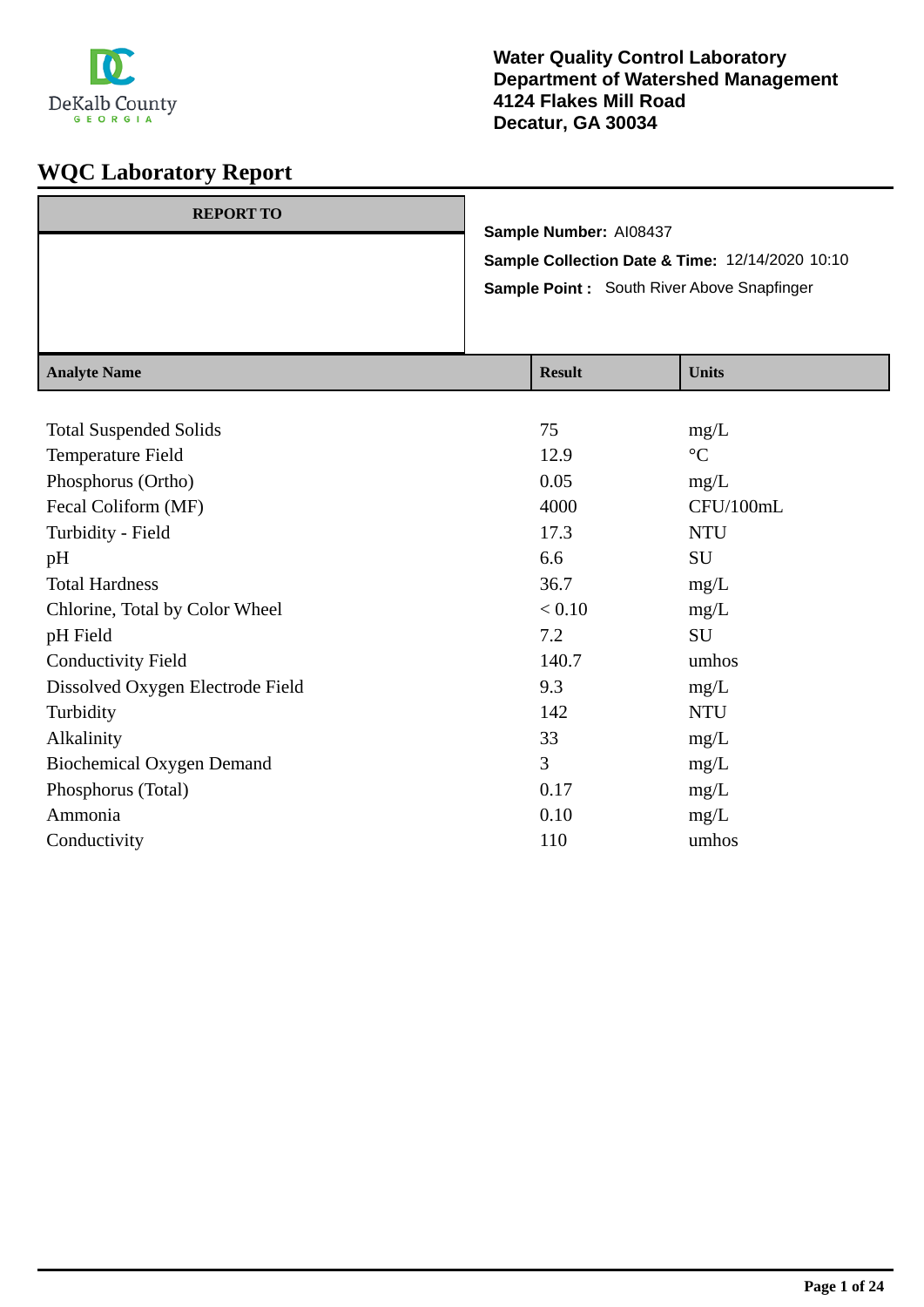

| <b>REPORT TO</b> |                                                 |
|------------------|-------------------------------------------------|
|                  | Sample Number: AI08438                          |
|                  | Sample Collection Date & Time: 12/14/2020 09:55 |
|                  | Sample Point: South River Below Snapfinger      |
|                  |                                                 |
|                  |                                                 |

| <b>Analyte Name</b>              | <b>Result</b>  | <b>Units</b>    |
|----------------------------------|----------------|-----------------|
|                                  |                |                 |
| <b>Total Hardness</b>            | 37.4           | mg/L            |
| Alkalinity                       | 36             | mg/L            |
| Fecal Coliform (MF)              | 2500           | CFU/100mL       |
| <b>Conductivity Field</b>        | 137.9          | umhos           |
| Turbidity - Field                | 15.1           | <b>NTU</b>      |
| <b>Total Suspended Solids</b>    | 67             | mg/L            |
| Chlorine, Total by Color Wheel   | < 0.10         | mg/L            |
| pH                               | 6.7            | SU              |
| Phosphorus (Ortho)               | 0.03           | mg/L            |
| Dissolved Oxygen Electrode Field | 9.2            | mg/L            |
| Phosphorus (Total)               | 0.16           | mg/L            |
| Temperature Field                | 13.7           | $\rm ^{\circ}C$ |
| Turbidity                        | 79             | <b>NTU</b>      |
| pH Field                         | 6.2            | SU              |
| Biochemical Oxygen Demand        | $\overline{2}$ | mg/L            |
| Ammonia                          | < 0.10         | mg/L            |
| Conductivity                     | 111            | umhos           |
|                                  |                |                 |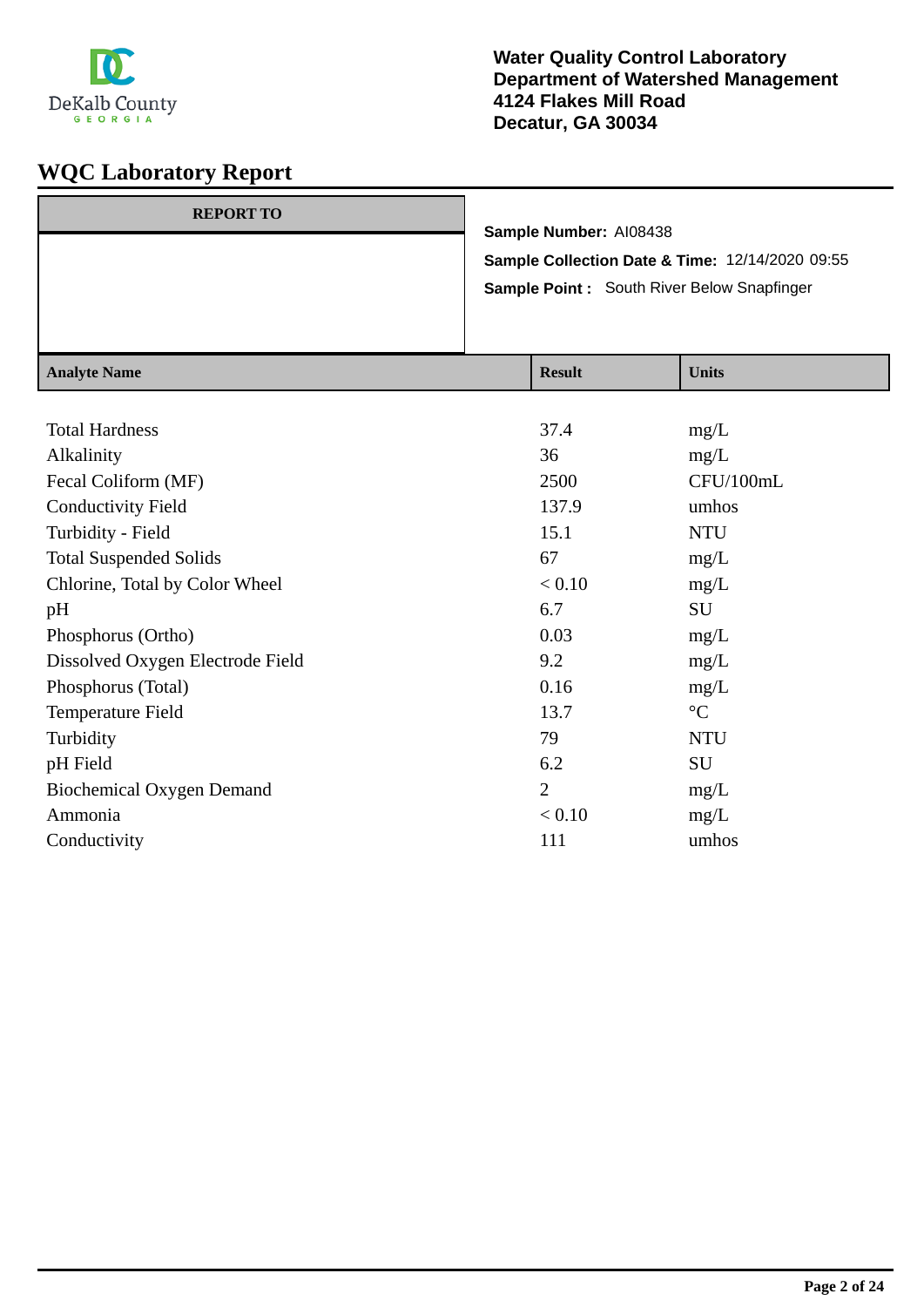

| <b>REPORT TO</b> | Sample Number: AI08439<br><b>Sample Point:</b> South River Above LAS | Sample Collection Date & Time: 12/14/2020 09:45 |
|------------------|----------------------------------------------------------------------|-------------------------------------------------|
| Analyte Name     | <b>Recult</b>                                                        | <b>I</b> Inite                                  |

| <b>Analyte Name</b>                  | <b>Result</b> | <b>Units</b>    |
|--------------------------------------|---------------|-----------------|
|                                      |               |                 |
| <b>Total Suspended Solids</b>        | 7             | mg/L            |
| pH                                   | 7.3           | SU              |
| Fecal Coliform (MF)                  | 410           | CFU/100mL       |
| Turbidity - Field                    | 5.8           | <b>NTU</b>      |
| Alkalinity                           | 47            | mg/L            |
| <b>Total Hardness</b>                | 69.5          | mg/L            |
| Chlorine, Total by Color Wheel       | < 0.10        | mg/L            |
| Phosphorus (Ortho)                   | 0.04          | mg/L            |
| <b>Biochemical Oxygen Demand</b>     | $\leq$        | mg/L            |
| Chlorine, Total by Color Wheel Field | 0.00          | mg/L            |
| pH Field                             | 7.2           | SU              |
| <b>Conductivity Field</b>            | 243           | umhos           |
| Phosphorus (Total)                   | 0.05          | mg/L            |
| Dissolved Oxygen Electrode Field     | 9.7           | mg/L            |
| Ammonia                              | 0.33          | mg/L            |
| Conductivity                         | 233           | umhos           |
| Turbidity                            | 8             | <b>NTU</b>      |
| Temperature Field                    | 14.4          | $\rm ^{\circ}C$ |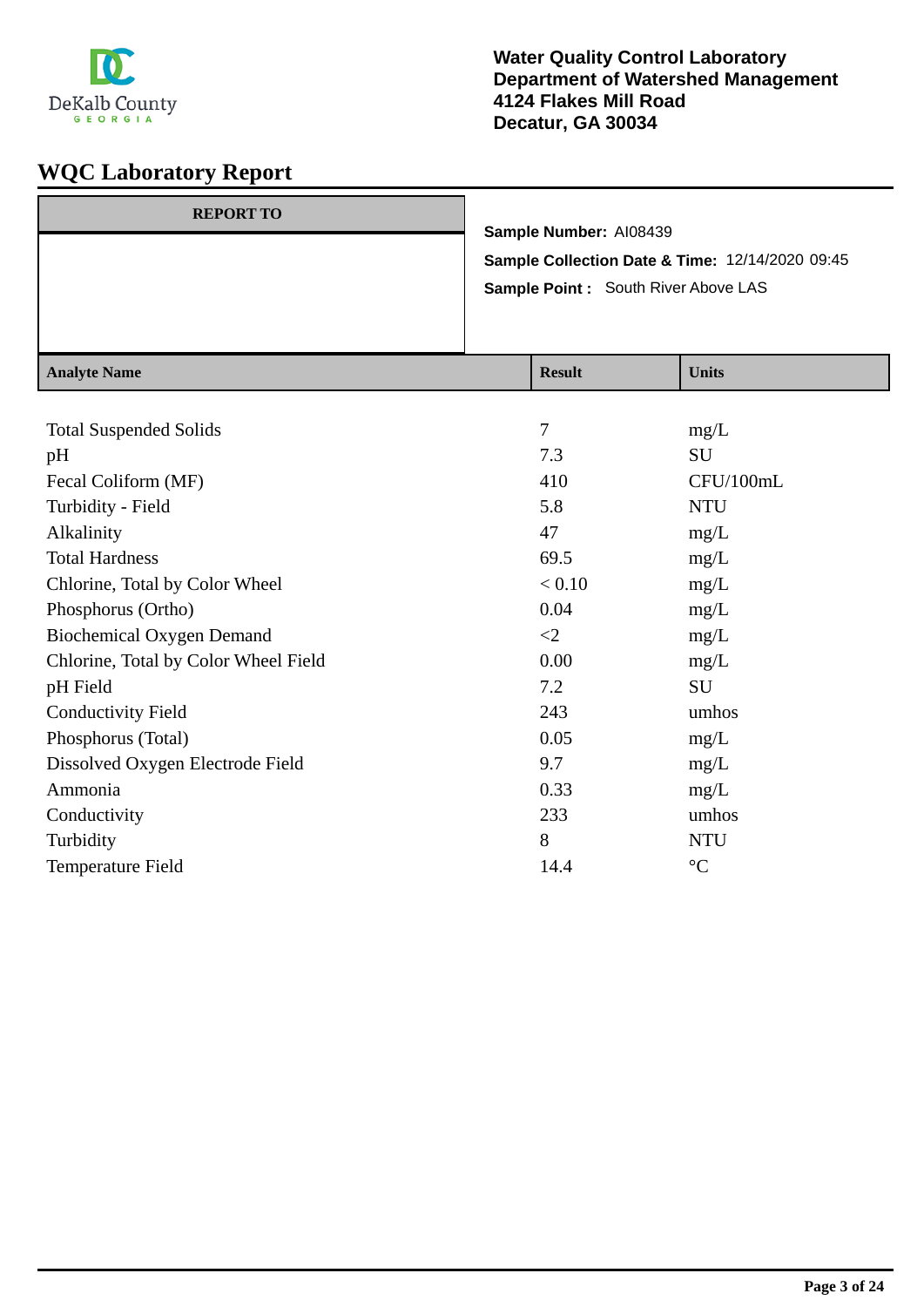

| <b>REPORT TO</b> |                                                 |
|------------------|-------------------------------------------------|
|                  | Sample Number: AI08440                          |
|                  | Sample Collection Date & Time: 12/14/2020 10:05 |
|                  | Sample Point: South River Below LAS             |
|                  |                                                 |
|                  |                                                 |

| <b>Analyte Name</b>                  | <b>Result</b> | <b>Units</b>    |
|--------------------------------------|---------------|-----------------|
|                                      |               |                 |
| Fecal Coliform (MF)                  | 500           | CFU/100mL       |
| pH                                   | 7.1           | SU              |
| <b>Conductivity Field</b>            | 243           | umhos           |
| Turbidity - Field                    | 10.6          | <b>NTU</b>      |
| <b>Total Suspended Solids</b>        | 7             | mg/L            |
| Chlorine, Total by Color Wheel       | < 0.10        | mg/L            |
| <b>Total Hardness</b>                | 72.1          | mg/L            |
| Alkalinity                           | 46            | mg/L            |
| Phosphorus (Ortho)                   | 0.04          | mg/L            |
| Temperature Field                    | 14.1          | $\rm ^{\circ}C$ |
| Turbidity                            | 16            | <b>NTU</b>      |
| Conductivity                         | 230           | umhos           |
| Ammonia                              | < 0.10        | mg/L            |
| Phosphorus (Total)                   | 0.07          | mg/L            |
| <b>Biochemical Oxygen Demand</b>     | $\leq$ 2      | mg/L            |
| pH Field                             | 7.2           | SU              |
| Dissolved Oxygen Electrode Field     | 9.1           | mg/L            |
| Chlorine, Total by Color Wheel Field | 0.00          | mg/L            |
|                                      |               |                 |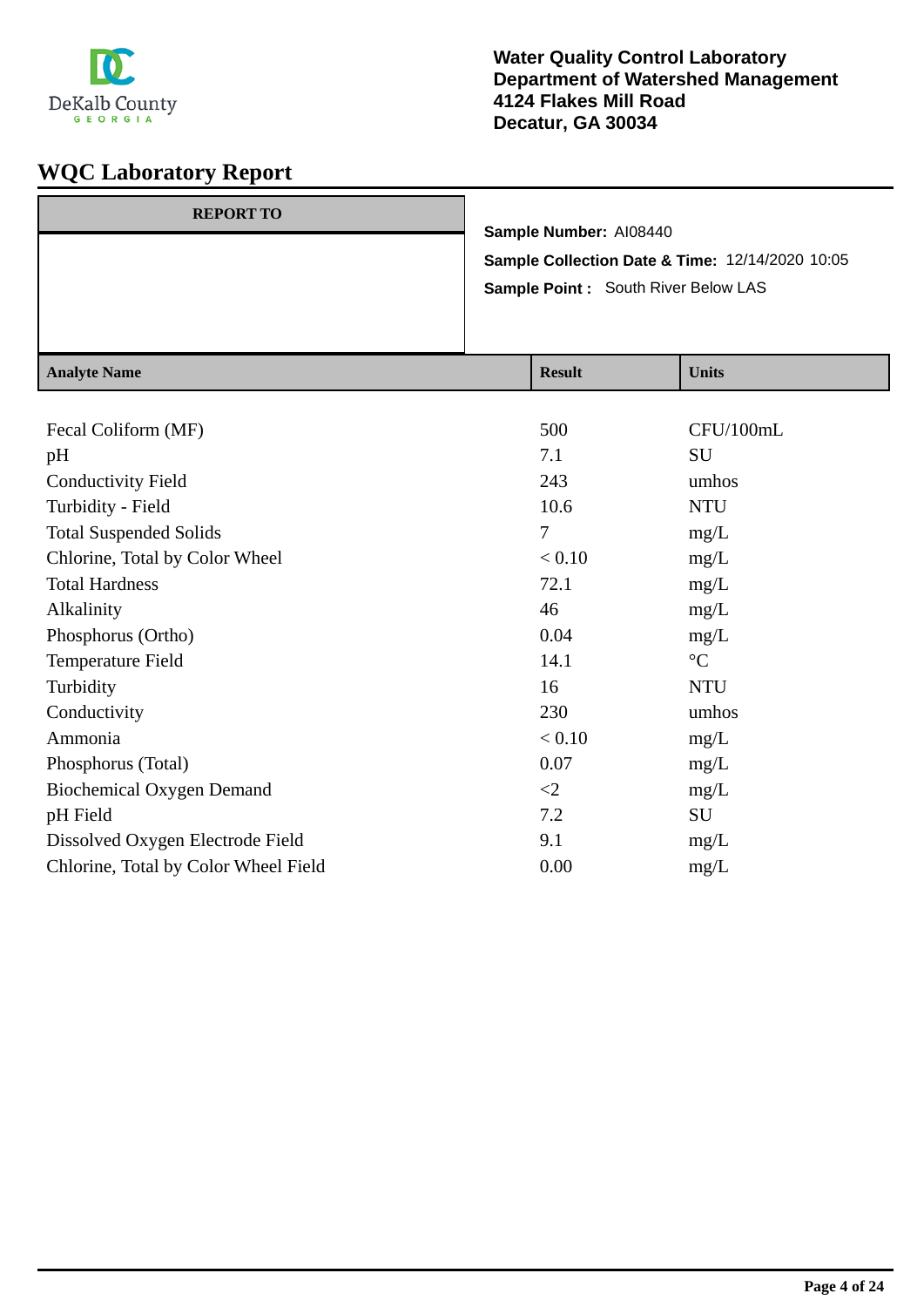

| <b>REPORT TO</b> |                                                 |
|------------------|-------------------------------------------------|
|                  | Sample Number: AI08441                          |
|                  | Sample Collection Date & Time: 12/14/2020 10:40 |
|                  | Sample Point : South River Below Pole Bridge    |
|                  |                                                 |
|                  |                                                 |

| <b>Analyte Name</b>                  | <b>Result</b>  | <b>Units</b>    |
|--------------------------------------|----------------|-----------------|
|                                      |                |                 |
| Temperature Field                    | 14.4           | $\rm ^{\circ}C$ |
| Chlorine, Total by Color Wheel       | < 0.10         | mg/L            |
| Alkalinity                           | 47             | mg/L            |
| <b>Total Suspended Solids</b>        | 10             | mg/L            |
| Turbidity - Field                    | 8.3            | <b>NTU</b>      |
| <b>Conductivity Field</b>            | 251            | umhos           |
| Phosphorus (Ortho)                   | 0.04           | mg/L            |
| Chlorine, Total by Color Wheel Field | 0.00           | mg/L            |
| Fecal Coliform (MF)                  | 460            | CFU/100mL       |
| Turbidity                            | 5              | <b>NTU</b>      |
| Conductivity                         | 239            | umhos           |
| Ammonia                              | < 0.10         | mg/L            |
| Phosphorus (Total)                   | 0.07           | mg/L            |
| <b>Biochemical Oxygen Demand</b>     | $\overline{2}$ | mg/L            |
| pH Field                             | 7.4            | SU              |
| Dissolved Oxygen Electrode Field     | 9.3            | mg/L            |
| <b>Total Hardness</b>                | 72.0           | mg/L            |
| pH                                   | 7.1            | SU              |
|                                      |                |                 |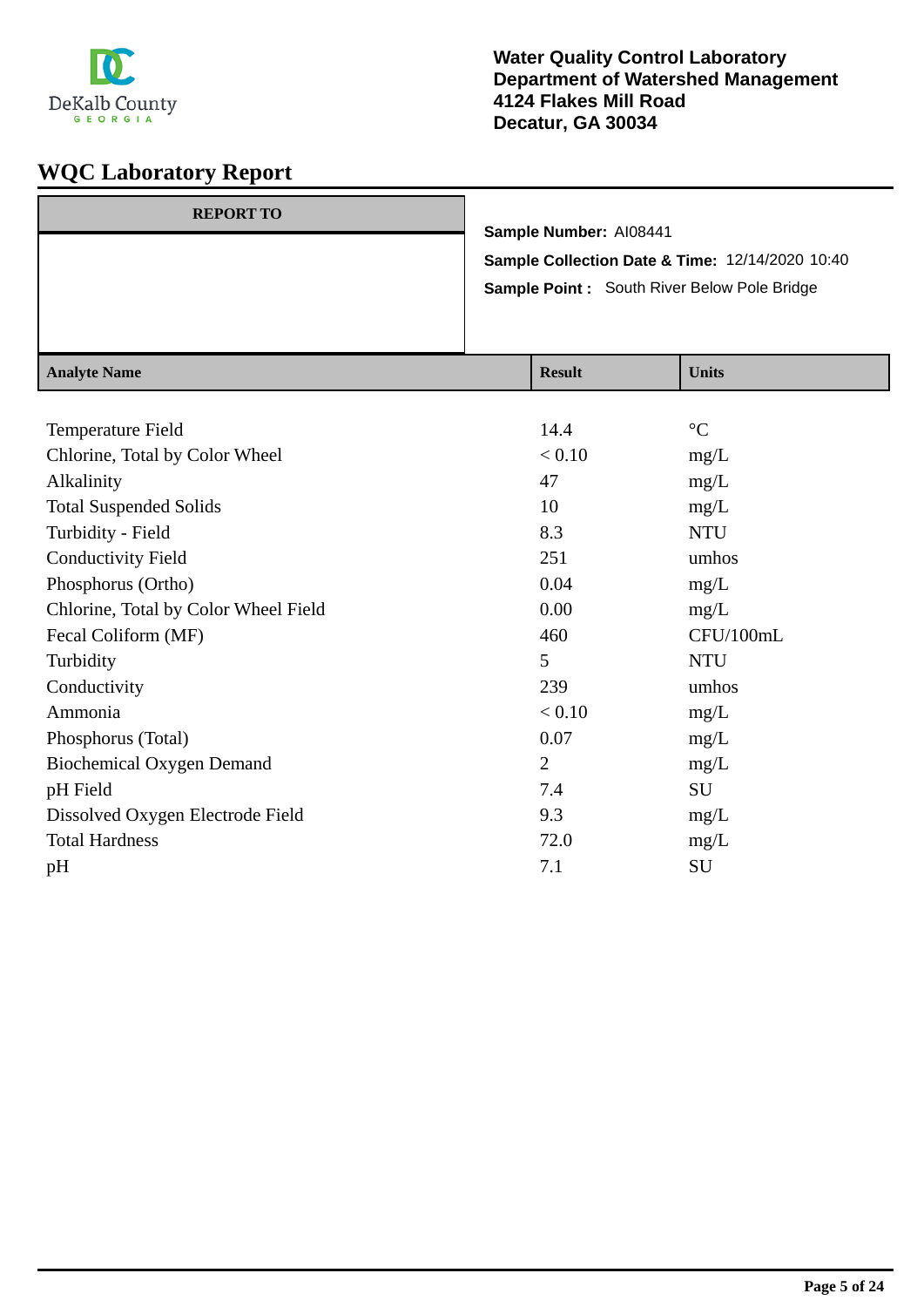

| <b>REPORT TO</b> |                                                    |
|------------------|----------------------------------------------------|
|                  | Sample Number: AI08442                             |
|                  | Sample Collection Date & Time: 12/14/2020 11:00    |
|                  | <b>Sample Point:</b> Pole Bridge Creek Abv LAS #10 |
|                  |                                                    |
|                  |                                                    |

| <b>Analyte Name</b>                  | <b>Result</b> | <b>Units</b>    |
|--------------------------------------|---------------|-----------------|
|                                      |               |                 |
| <b>Total Hardness</b>                | 25.4          | mg/L            |
| pH                                   | 6.7           | SU              |
| Phosphorus (Total)                   | 0.04          | mg/L            |
| Chlorine, Total by Color Wheel       | , 0.10        | mg/L            |
| <b>Total Suspended Solids</b>        | 27            | mg/L            |
| Turbidity - Field                    | 18.1          | <b>NTU</b>      |
| <b>Conductivity Field</b>            | 77            | umhos           |
| Phosphorus (Ortho)                   | 0.02          | mg/L            |
| Fecal Coliform (MF)                  | 1700          | CFU/100mL       |
| Temperature Field                    | 13.4          | $\rm ^{\circ}C$ |
| Alkalinity                           | 30            | mg/L            |
| Dissolved Oxygen Electrode Field     | 9.3           | mg/L            |
| pH Field                             | 7.1           | SU              |
| <b>Biochemical Oxygen Demand</b>     | $\leq$ 2      | mg/L            |
| Conductivity                         | 75            | umhos           |
| Ammonia                              | < 0.10        | mg/L            |
| Turbidity                            | 10            | <b>NTU</b>      |
| Chlorine, Total by Color Wheel Field | 0.00          | mg/L            |
|                                      |               |                 |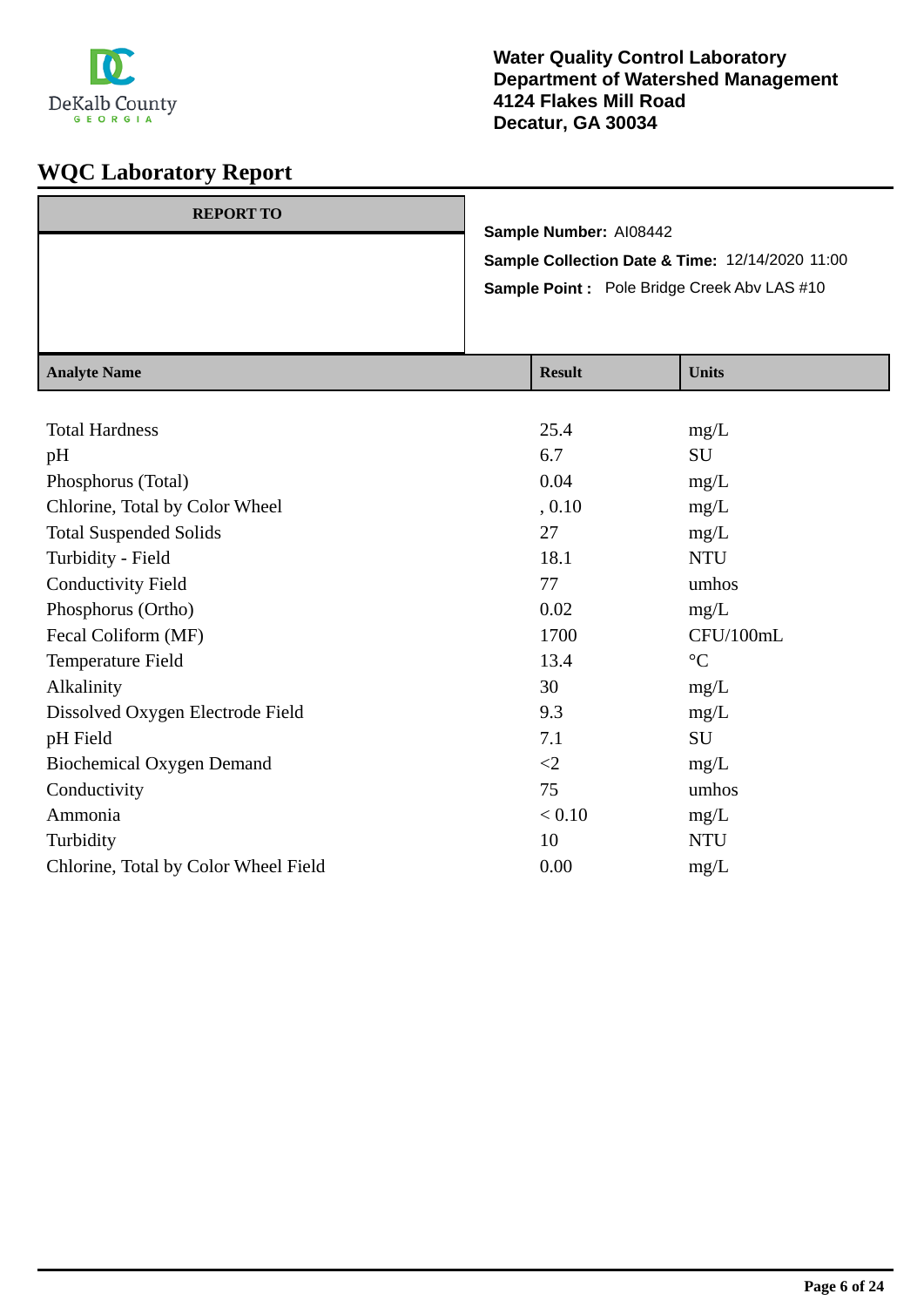

| <b>REPORT TO</b> |                                                            |
|------------------|------------------------------------------------------------|
|                  | Sample Number: AI08443                                     |
|                  | <b>Sample Collection Date &amp; Time: 12/14/2020 10:25</b> |
|                  | Sample Point : Pole Bridge Creek Below LAS                 |
|                  |                                                            |
|                  |                                                            |

| <b>Analyte Name</b>                  | <b>Result</b> | <b>Units</b>    |
|--------------------------------------|---------------|-----------------|
|                                      |               |                 |
| Fecal Coliform (MF)                  | 800           | CFU/100mL       |
| <b>Total Hardness</b>                | 28.3          | mg/L            |
| <b>Conductivity Field</b>            | 81            | umhos           |
| Turbidity - Field                    | 13.6          | <b>NTU</b>      |
| <b>Total Suspended Solids</b>        | 9             | mg/L            |
| Chlorine, Total by Color Wheel       | < 0.10        | mg/L            |
| Alkalinity                           | 30            | mg/L            |
| pH                                   | 6.7           | SU              |
| Phosphorus (Ortho)                   | 0.03          | mg/L            |
| Temperature Field                    | 13.3          | $\rm ^{\circ}C$ |
| Chlorine, Total by Color Wheel Field | 0.00          | mg/L            |
| Dissolved Oxygen Electrode Field     | 9.0           | mg/L            |
| pH Field                             | 7.1           | SU              |
| <b>Biochemical Oxygen Demand</b>     | $\,<$         | mg/L            |
| Phosphorus (Total)                   | 0.04          | mg/L            |
| Ammonia                              | < 0.10        | mg/L            |
| Conductivity                         | 78            | umhos           |
| Turbidity                            | 14            | <b>NTU</b>      |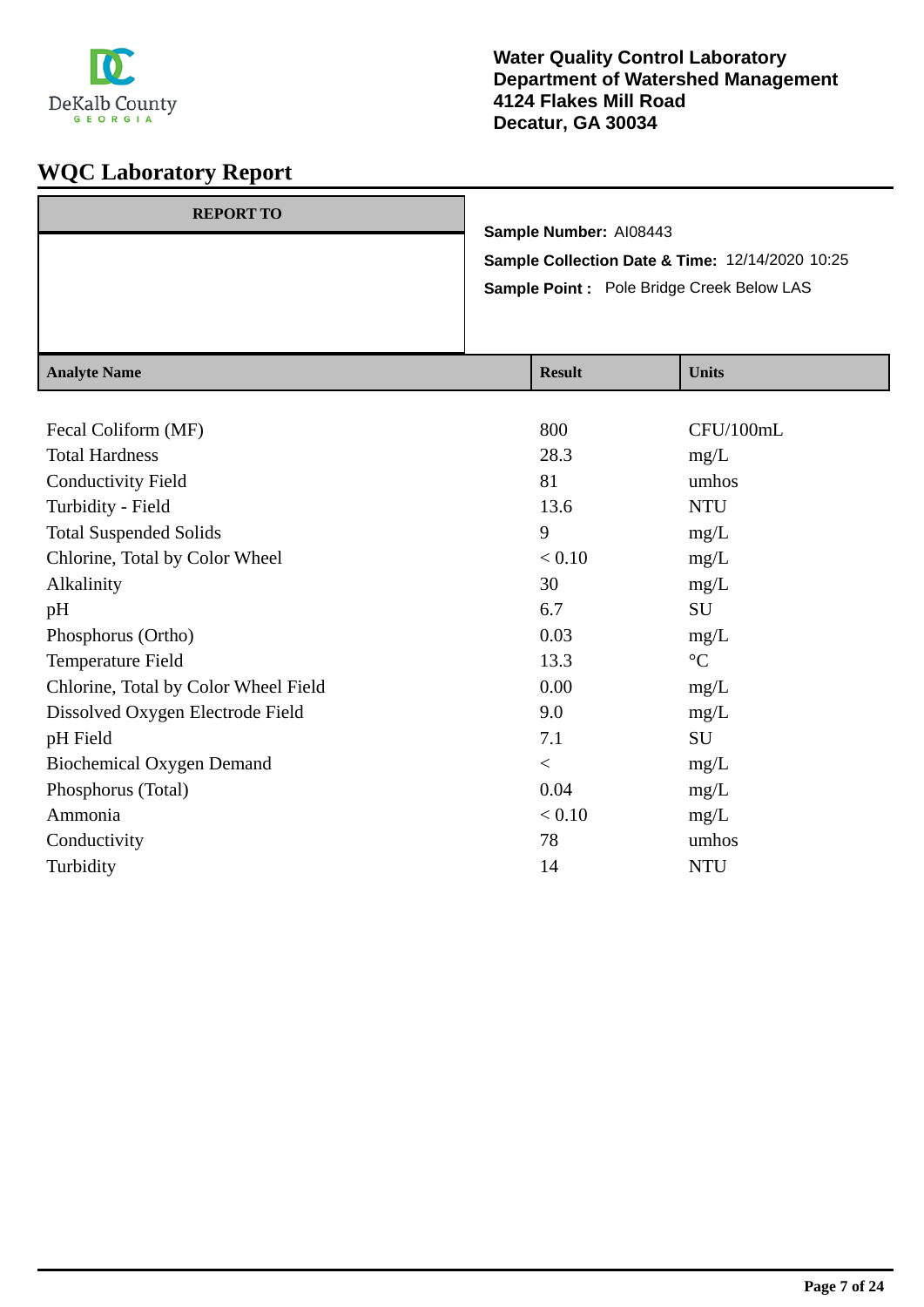

| <b>REPORT TO</b> |                                                  |
|------------------|--------------------------------------------------|
|                  | Sample Number: AI08444                           |
|                  | Sample Collection Date & Time: 12/14/2020 11:00  |
|                  | <b>Sample Point:</b> South River at Moreland Ave |
|                  |                                                  |
|                  |                                                  |

| <b>Analyte Name</b>              | <b>Result</b> | <b>Units</b>    |
|----------------------------------|---------------|-----------------|
|                                  |               |                 |
| <b>Total Suspended Solids</b>    | 23            | mg/L            |
| Turbidity - Field                | 52.6          | <b>NTU</b>      |
| <b>Conductivity Field</b>        | 125.9         | umhos           |
| Dissolved Oxygen Electrode Field | 8.9           | mg/L            |
| Chlorine, Total by Color Wheel   | < 0.10        | mg/L            |
| <b>Biochemical Oxygen Demand</b> | 5             | mg/L            |
| Conductivity                     | 110           | umhos           |
| Fecal Coliform (MF)              | 38000         | CFU/100mL       |
| Phosphorus (Ortho)               | 0.06          | mg/L            |
| Alkalinity                       | 29            | mg/L            |
| Phosphorus (Total)               | 0.12          | mg/L            |
| pH                               | 6.7           | SU              |
| pH Field                         | 8.4           | SU              |
| Temperature Field                | 13.7          | $\rm ^{\circ}C$ |
| Turbidity                        | 33            | <b>NTU</b>      |
| Ammonia                          | < 0.10        | mg/L            |
| <b>Total Hardness</b>            | 37.4          | mg/L            |
|                                  |               |                 |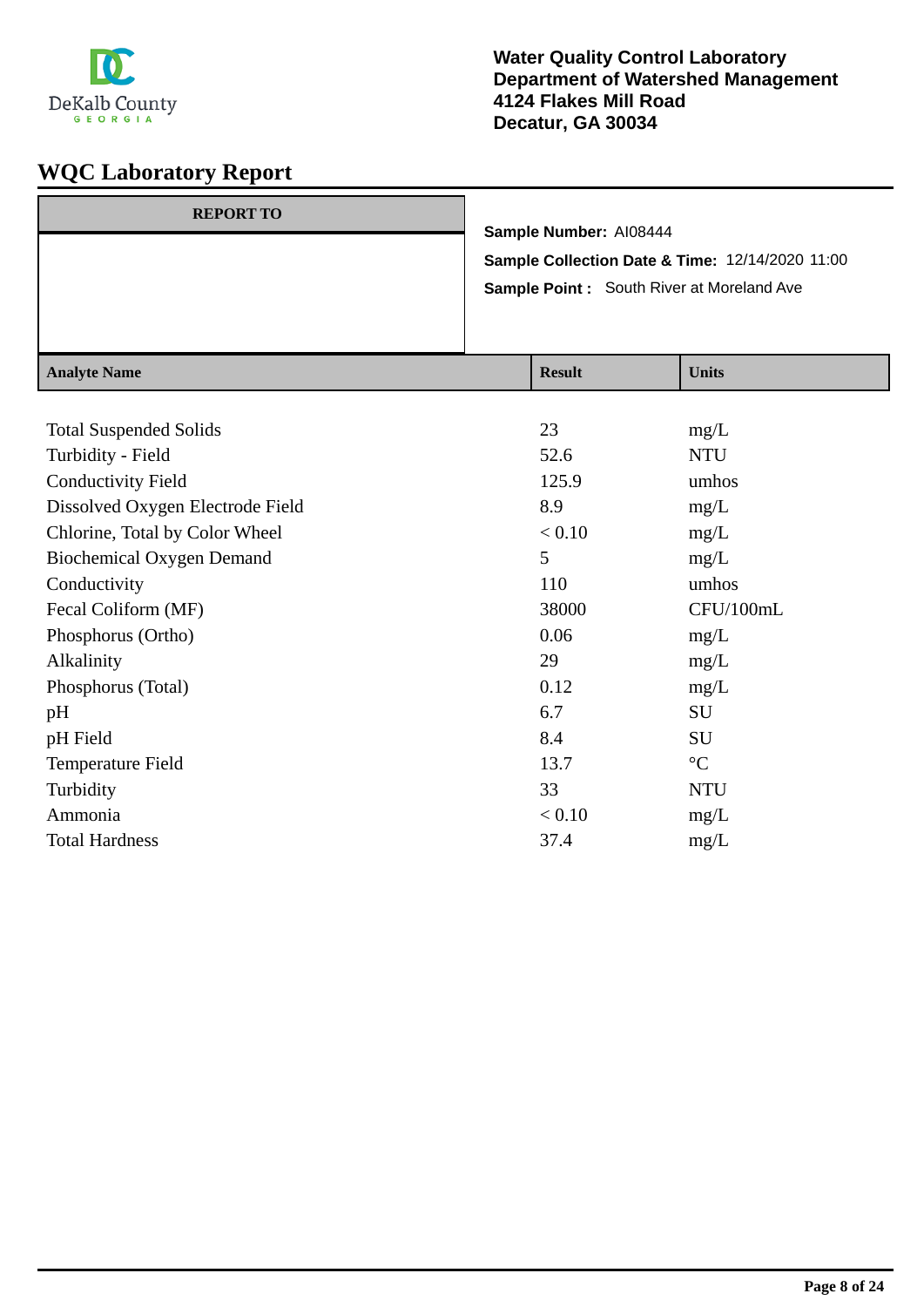

| <b>REPORT TO</b> |                                                     |
|------------------|-----------------------------------------------------|
|                  | Sample Number: AI08445                              |
|                  | Sample Collection Date & Time: 12/14/2020 10:35     |
|                  | <b>Sample Point:</b> South River at Bouldercrest Rd |
|                  |                                                     |
|                  |                                                     |

| <b>Analyte Name</b>              | <b>Result</b> | <b>Units</b>    |
|----------------------------------|---------------|-----------------|
|                                  |               |                 |
| <b>Total Hardness</b>            | 43.9          | mg/L            |
| Temperature Field                | 13.1          | $\rm ^{\circ}C$ |
| <b>Total Suspended Solids</b>    | 40            | mg/L            |
| Turbidity - Field                | 17.1          | <b>NTU</b>      |
| <b>Conductivity Field</b>        | 160.5         | umhos           |
| Phosphorus (Ortho)               | 0.09          | mg/L            |
| pH Field                         | 7.5           | SU              |
| Fecal Coliform (MF)              | 16000         | CFU/100mL       |
| Chlorine, Total by Color Wheel   | < 0.10        | mg/L            |
| Ammonia                          | < 0.10        | mg/L            |
| Turbidity                        | 56            | <b>NTU</b>      |
| Phosphorus (Total)               | 0.14          | mg/L            |
| <b>Biochemical Oxygen Demand</b> | 5             | mg/L            |
| Conductivity                     | 124           | umhos           |
| pH                               | 6.8           | SU              |
| Alkalinity                       | 34            | mg/L            |
| Dissolved Oxygen Electrode Field | 8.9           | mg/L            |
|                                  |               |                 |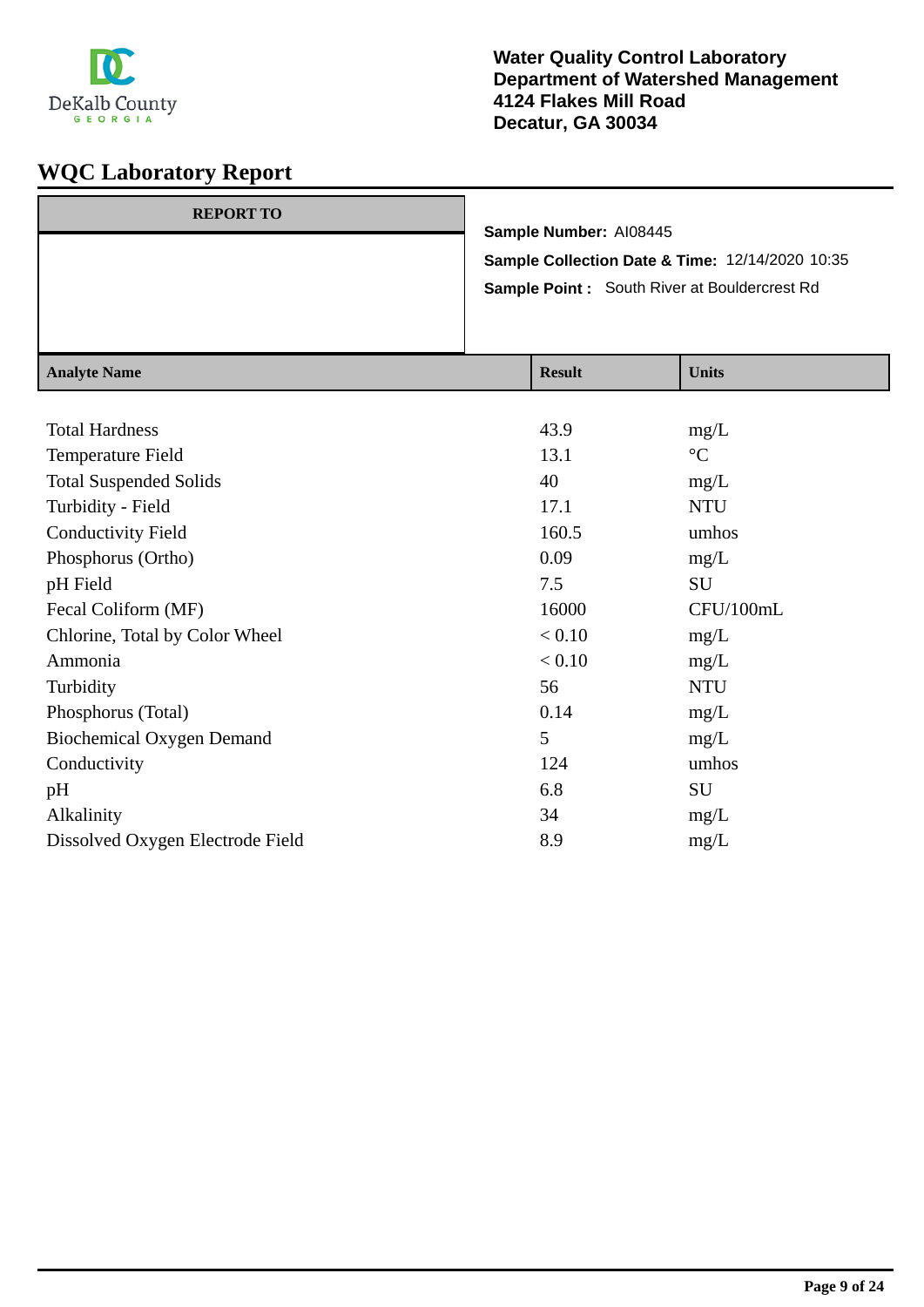

| $A = -1 - 4 - N$ |                                                                                             | $\mathbf{D}$ . $\mathbf{L}$ | $TT - 24 -$ |
|------------------|---------------------------------------------------------------------------------------------|-----------------------------|-------------|
|                  | Sample Collection Date & Time: 12/14/2020 11:20<br>Sample Point: South River at Klondike Rd |                             |             |
|                  |                                                                                             | Sample Number: AI08446      |             |
| <b>REPORT TO</b> |                                                                                             |                             |             |
|                  |                                                                                             |                             |             |

| <b>Analyte Name</b>                  | <b>Result</b> | <b>Units</b>    |
|--------------------------------------|---------------|-----------------|
|                                      |               |                 |
| Phosphorus (Ortho)                   | 0.03          | mg/L            |
| <b>Total Hardness</b>                | 52.8          | mg/L            |
| Chlorine, Total by Color Wheel       | < 0.10        | mg/L            |
| Turbidity - Field                    | 8.2           | <b>NTU</b>      |
| Chlorine, Total by Color Wheel Field | 0.00          | mg/L            |
| Dissolved Oxygen Electrode Field     | 9.4           | mg/L            |
| Fecal Coliform (MF)                  | 400           | CFU/100mL       |
| Ammonia                              | < 0.10        | mg/L            |
| <b>Conductivity Field</b>            | 224           | umhos           |
| Alkalinity                           | 46            | mg/L            |
| Phosphorus (Total)                   | 0.06          | mg/L            |
| pH                                   | 7.2           | SU              |
| pH Field                             | 7.5           | SU              |
| Temperature Field                    | 13.6          | $\rm ^{\circ}C$ |
| Turbidity                            | 10            | <b>NTU</b>      |
| Conductivity                         | 212           | umhos           |
| <b>Total Suspended Solids</b>        | 8             | mg/L            |
| <b>Biochemical Oxygen Demand</b>     | $\leq$        | mg/L            |
|                                      |               |                 |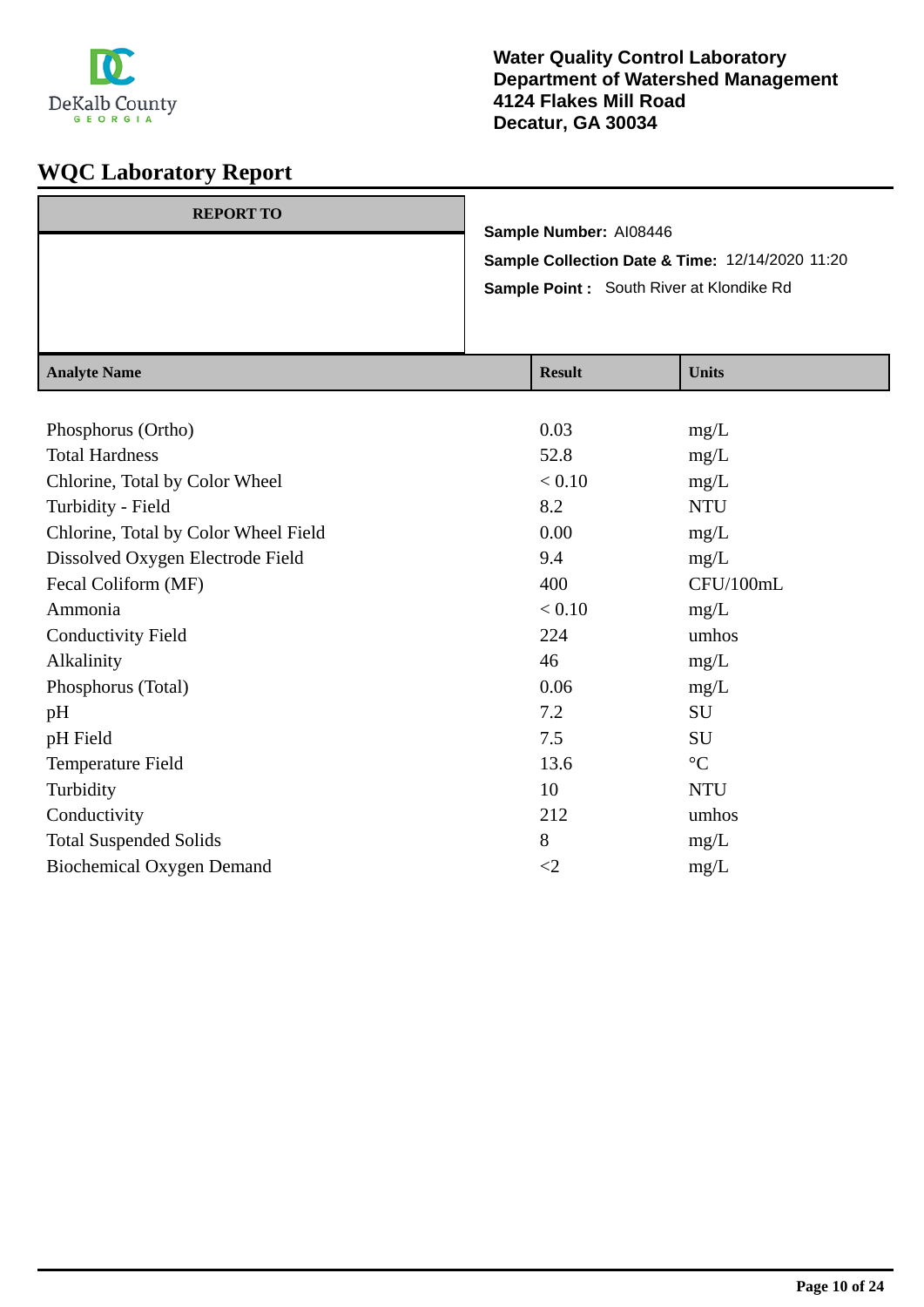

| <b>REPORT TO</b> | Sample Number: AI08447 |                                                 |
|------------------|------------------------|-------------------------------------------------|
|                  |                        | Sample Collection Date & Time: 12/14/2020 11:20 |
|                  |                        | Sample Point: Entrenchment Creek: Const. Rd.    |
|                  |                        |                                                 |
|                  |                        |                                                 |
| Analyte Name     | <b>Recult</b>          | <b>I</b> Inite                                  |

| <b>Analyte Name</b>              | <b>Result</b> | <b>Units</b>    |
|----------------------------------|---------------|-----------------|
|                                  |               |                 |
| <b>Total Suspended Solids</b>    | 19            | mg/L            |
| Turbidity                        | 40            | <b>NTU</b>      |
| Conductivity                     | 96            | umhos           |
| Ammonia                          | < 0.10        | mg/L            |
| Phosphorus (Total)               | 0.18          | mg/L            |
| <b>Biochemical Oxygen Demand</b> | 5             | mg/L            |
| Alkalinity                       | 31            | mg/L            |
| pH Field                         | 8.1           | SU              |
| Temperature Field                | 13.4          | $\rm ^{\circ}C$ |
| Dissolved Oxygen Electrode Field | 8.7           | mg/L            |
| pH                               | 7.0           | SU              |
| Turbidity - Field                | 56.6          | <b>NTU</b>      |
| <b>Conductivity Field</b>        | 125.6         | umhos           |
| Fecal Coliform (MF)              | 44000         | CFU/100mL       |
| <b>Total Hardness</b>            | 32.5          | mg/L            |
| Phosphorus (Ortho)               | 0.10          | mg/L            |
| Chlorine, Total by Color Wheel   | < 0.10        | mg/L            |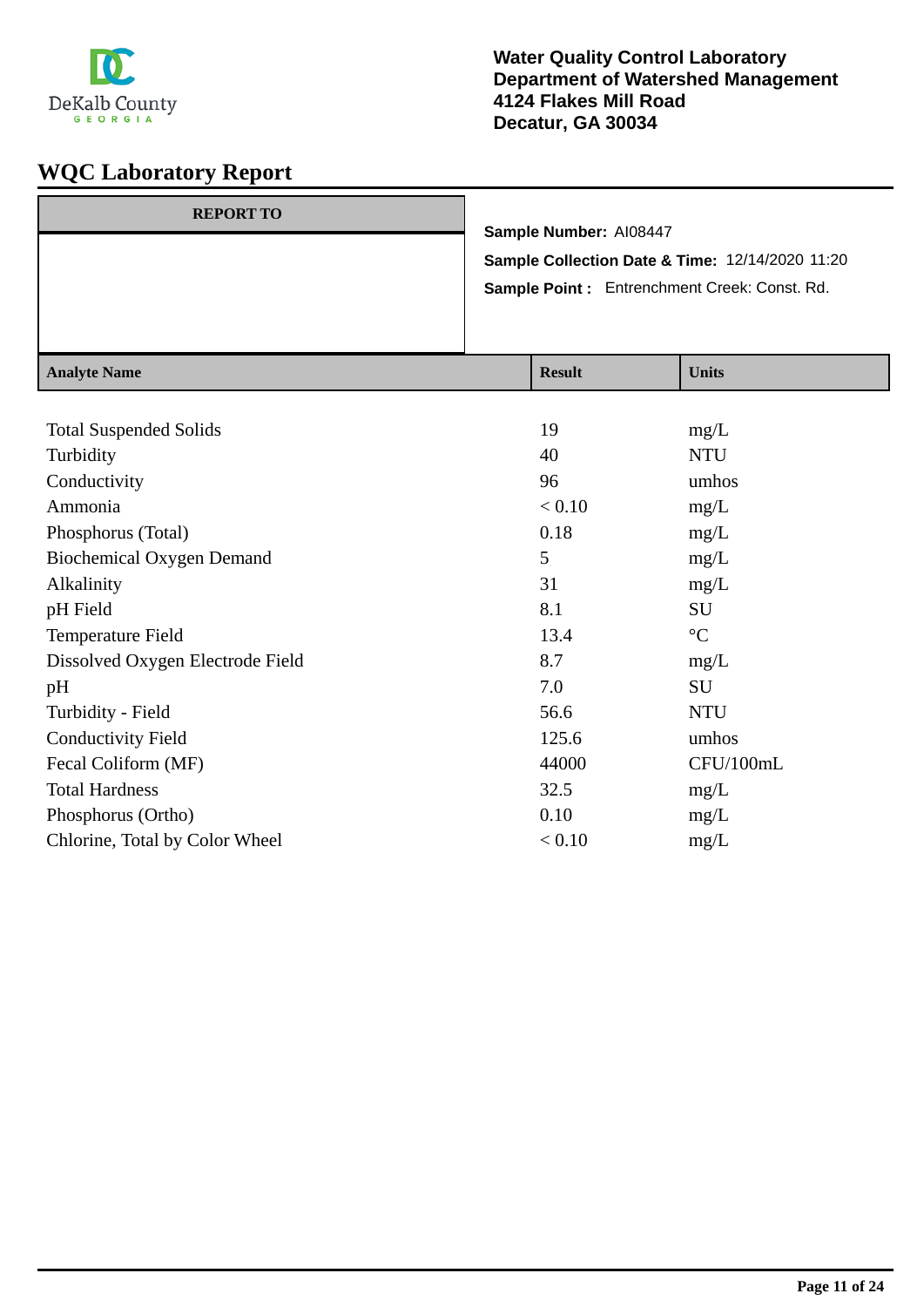

| <b>REPORT TO</b> |                                                 |
|------------------|-------------------------------------------------|
|                  | Sample Number: AI08458                          |
|                  | Sample Collection Date & Time: 12/15/2020 11:10 |
|                  | <b>Sample Point: Swift Creek</b>                |
|                  |                                                 |
|                  |                                                 |

| <b>Analyte Name</b>              | <b>Result</b>  | <b>Units</b>    |
|----------------------------------|----------------|-----------------|
|                                  |                |                 |
| Conductivity                     | 65             | umhos           |
| Turbidity - Field                | 9.1            | <b>NTU</b>      |
| <b>Conductivity Field</b>        | 69.1           | umhos           |
| Fecal Coliform (MF)              | 130            | CFU/100mL       |
| pH                               | 6.4            | <b>SU</b>       |
| Chlorine, Total by Color Wheel   | < 0.10         | mg/L            |
| Turbidity                        | 8              | <b>NTU</b>      |
| Dissolved Oxygen Electrode Field | 10.5           | mg/L            |
| <b>Total Hardness</b>            | 16.6           | mg/L            |
| Temperature Field                | 8.1            | $\rm ^{\circ}C$ |
| <b>Total Suspended Solids</b>    | $\overline{2}$ | mg/L            |
| pH Field                         | 8.1            | SU              |
| Alkalinity                       | 23             | mg/L            |
| <b>Biochemical Oxygen Demand</b> | $\leq$ 2       | mg/L            |
| Phosphorus (Total)               | < 0.01         | mg/L            |
| Ammonia                          | 0.20           | mg/L            |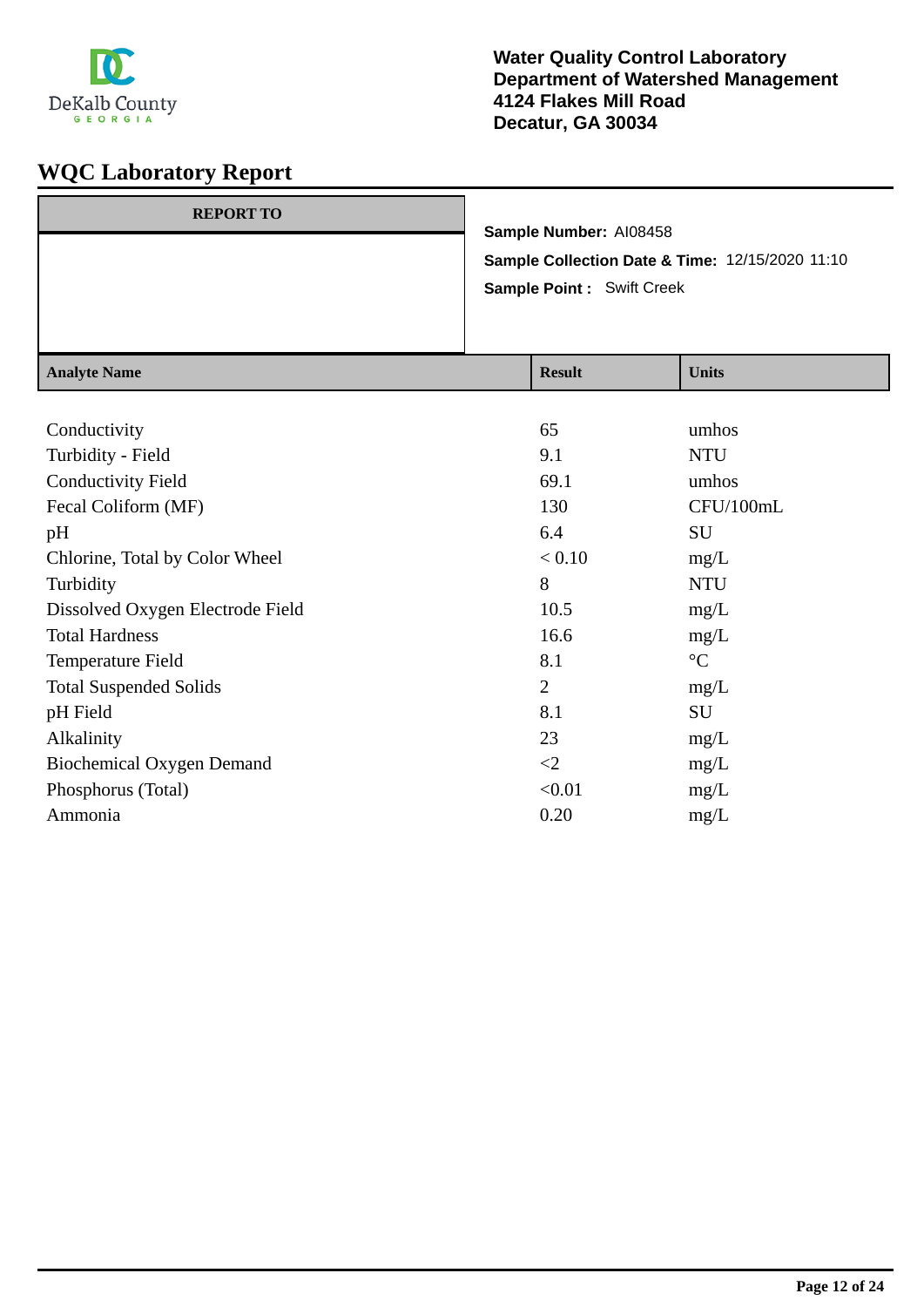

| <b>REPORT TO</b> |                                                            |
|------------------|------------------------------------------------------------|
|                  | Sample Number: AI08459                                     |
|                  | <b>Sample Collection Date &amp; Time: 12/15/2020 11:25</b> |
|                  | Sample Point: Stone Mountain Ck Rock Chapel                |
|                  |                                                            |
|                  |                                                            |

| <b>Result</b>  | <b>Units</b>    |
|----------------|-----------------|
|                |                 |
| $\overline{3}$ | <b>NTU</b>      |
| 4.4            | <b>NTU</b>      |
| 66.7           | umhos           |
| 80             | CFU/100mL       |
| 6.8            | SU              |
| < 0.10         | mg/L            |
| 26.9           | mg/L            |
| 5              | mg/L            |
| 8.9            | $\rm ^{\circ}C$ |
| 0.21           | mg/L            |
| 0.01           | mg/L            |
| $\leq$         | mg/L            |
| 25             | mg/L            |
| 7.9            | SU              |
| 64             | umhos           |
| 10.8           | mg/L            |
|                |                 |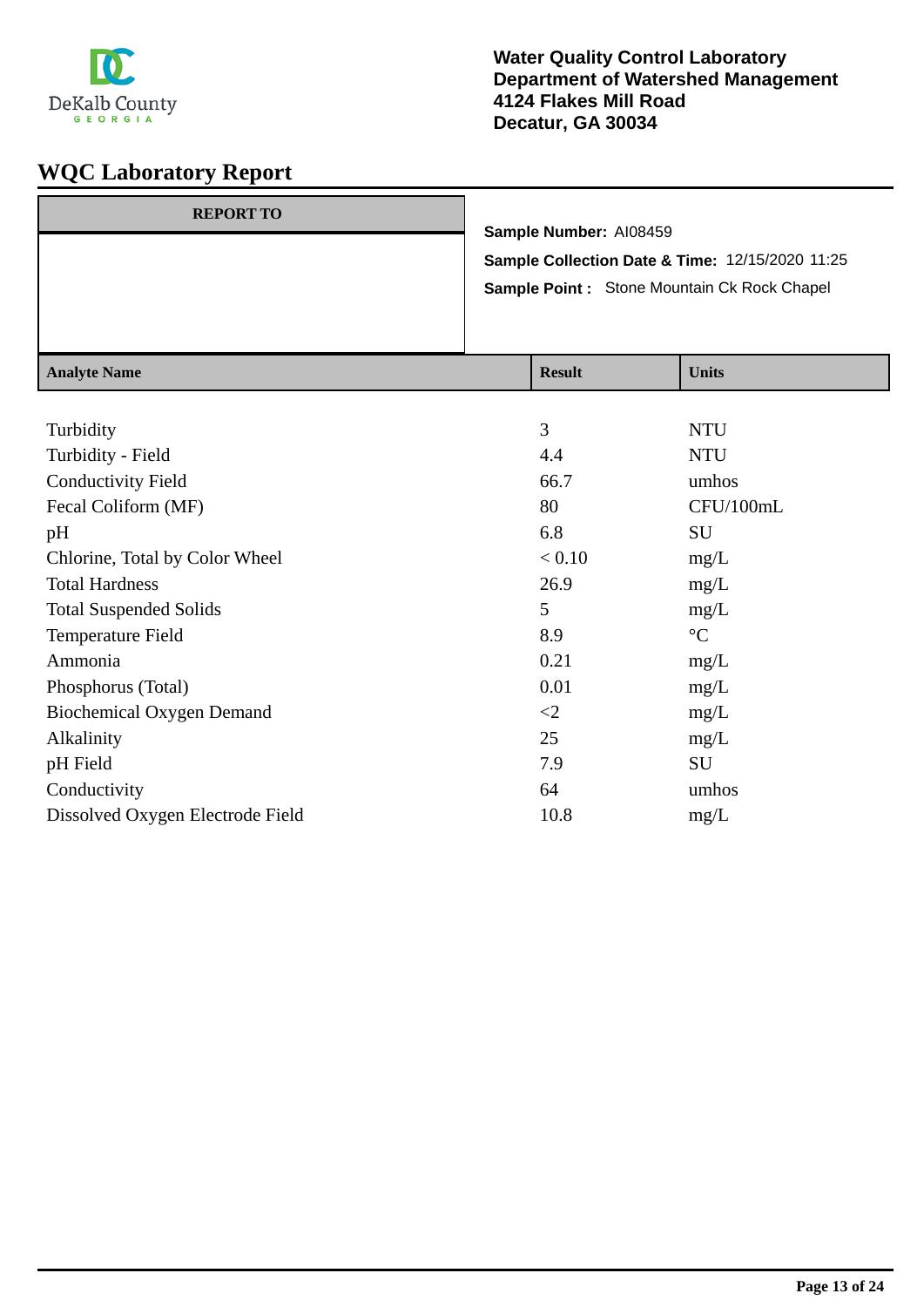

| Sample Collection Date & Time: 12/15/2020 12:00<br>Sample Point: Stone Mountain Ck Lilburn Road |  |
|-------------------------------------------------------------------------------------------------|--|
|                                                                                                 |  |
|                                                                                                 |  |
| <b>REPORT TO</b><br>Sample Number: AI08460                                                      |  |

| <b>Analyte Name</b>              | <b>Result</b>  | <b>Units</b>    |
|----------------------------------|----------------|-----------------|
|                                  |                |                 |
| Conductivity                     | 116            | umhos           |
| Chlorine, Total by Color Wheel   | < 0.10         | mg/L            |
| pH                               | 6.7            | SU              |
| Fecal Coliform (MF)              | 190            | CFU/100mL       |
| <b>Conductivity Field</b>        | 127.8          | umhos           |
| <b>Total Suspended Solids</b>    | $\overline{2}$ | mg/L            |
| Turbidity                        | 3              | <b>NTU</b>      |
| Turbidity - Field                | 3.4            | <b>NTU</b>      |
| Ammonia                          | < 0.10         | mg/L            |
| Phosphorus (Total)               | 0.01           | mg/L            |
| <b>Biochemical Oxygen Demand</b> | $\leq$ 2       | mg/L            |
| Alkalinity                       | 39             | mg/L            |
| pH Field                         | 8.1            | SU              |
| Dissolved Oxygen Electrode Field | 11.0           | mg/L            |
| Temperature Field                | 8.6            | $\rm ^{\circ}C$ |
| <b>Total Hardness</b>            | 26.8           | mg/L            |
|                                  |                |                 |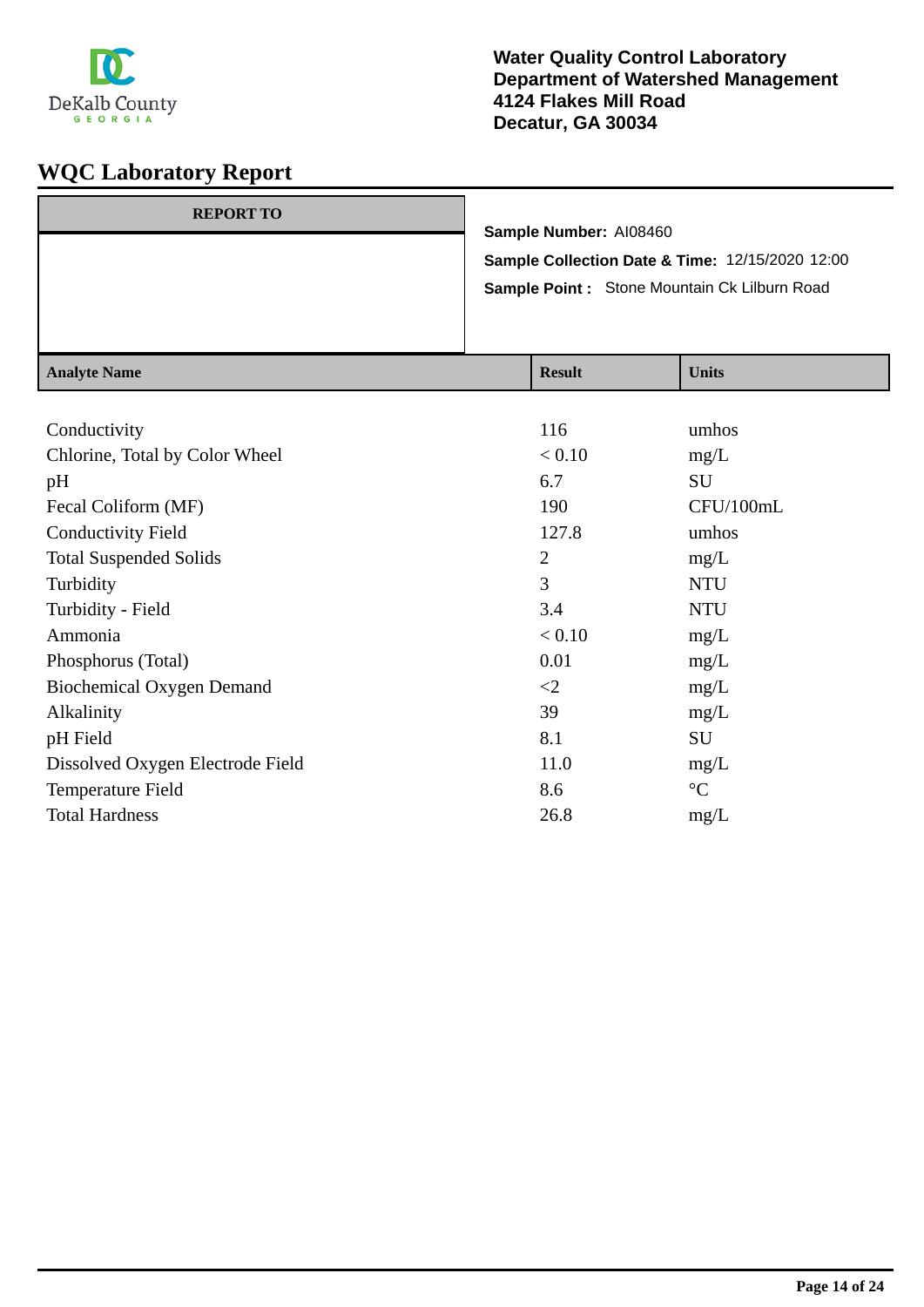

| <b>REPORT TO</b> |                                                 |
|------------------|-------------------------------------------------|
|                  | Sample Number: AI08461                          |
|                  | Sample Collection Date & Time: 12/15/2020 11:40 |
|                  | Sample Point : Yellow River Rock Chapel Rd      |
|                  |                                                 |
|                  |                                                 |

| <b>Result</b> | <b>Units</b>    |
|---------------|-----------------|
|               |                 |
| 112           | umhos           |
| 14.3          | <b>NTU</b>      |
| 118.4         | umhos           |
| 1100          | CFU/100mL       |
| 7.1           | SU              |
| < 0.10        | mg/L            |
| 12            | <b>NTU</b>      |
| 10.7          | mg/L            |
| < 0.10        | mg/L            |
| 0.02          | mg/L            |
| $\leq$        | mg/L            |
| 36            | mg/L            |
| 8.0           | SU              |
| 9             | mg/L            |
| 35.1          | mg/L            |
| 10.3          | $\rm ^{\circ}C$ |
|               |                 |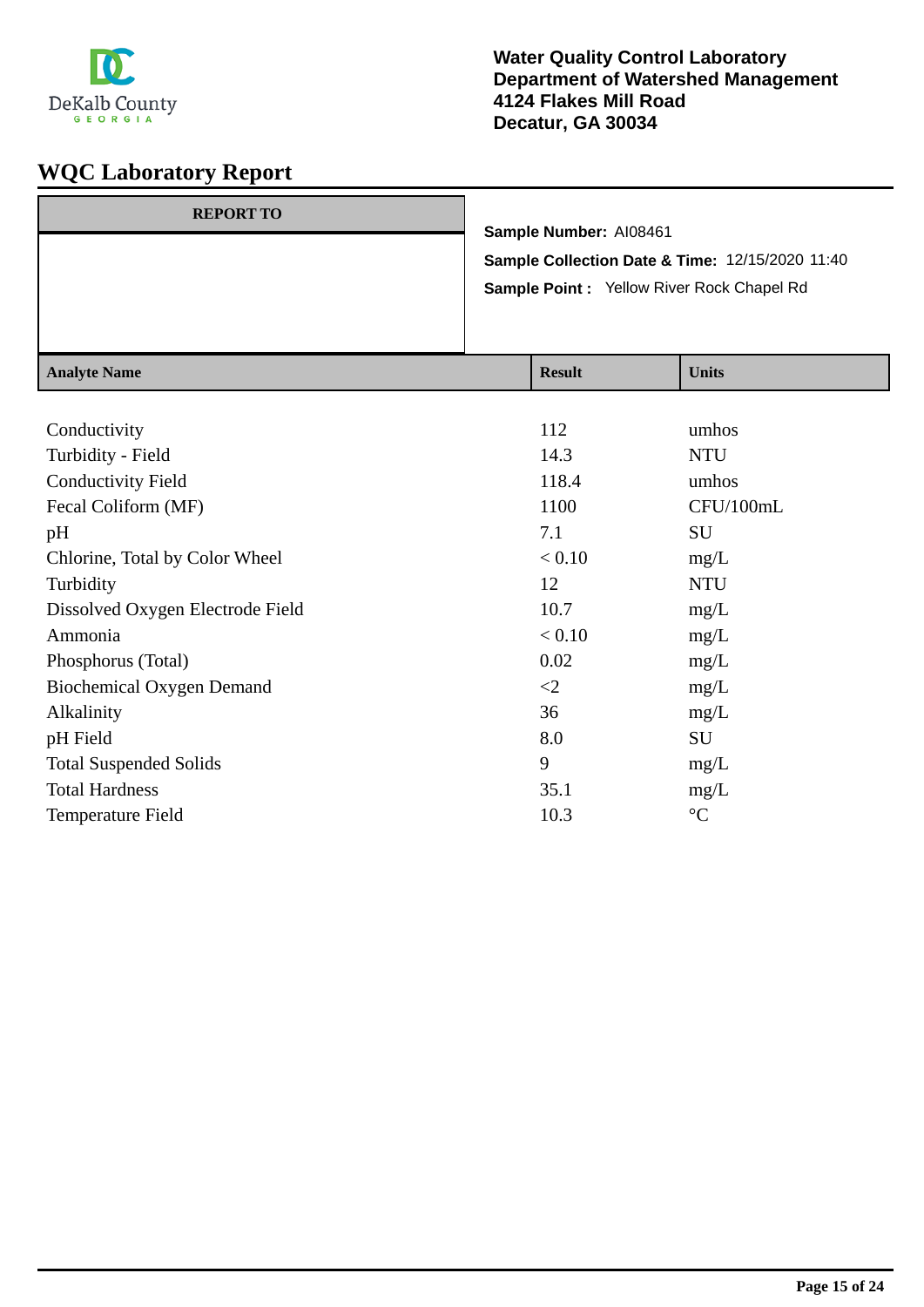

| <b>REPORT TO</b> | Sample Number: AI08462                             |
|------------------|----------------------------------------------------|
|                  | Sample Collection Date & Time: 12/15/2020 10:50    |
|                  | <b>Sample Point: Yellow River Pleasant Hill Rd</b> |
|                  |                                                    |

| <b>Result</b> | <b>Units</b>    |
|---------------|-----------------|
|               |                 |
| 34.8          | mg/L            |
| < 0.10        | mg/L            |
| 7.1           | SU              |
| 800           | CFU/100mL       |
| 119.4         | umhos           |
| 12            | mg/L            |
| 9             | <b>NTU</b>      |
| 17.1          | <b>NTU</b>      |
| < 0.10        | mg/L            |
| 0.02          | mg/L            |
| $\leq$ 2      | mg/L            |
| 37            | mg/L            |
| 8.5           | SU              |
| 9.5           | $\rm ^{\circ}C$ |
| 111           | umhos           |
| 11.0          | mg/L            |
|               |                 |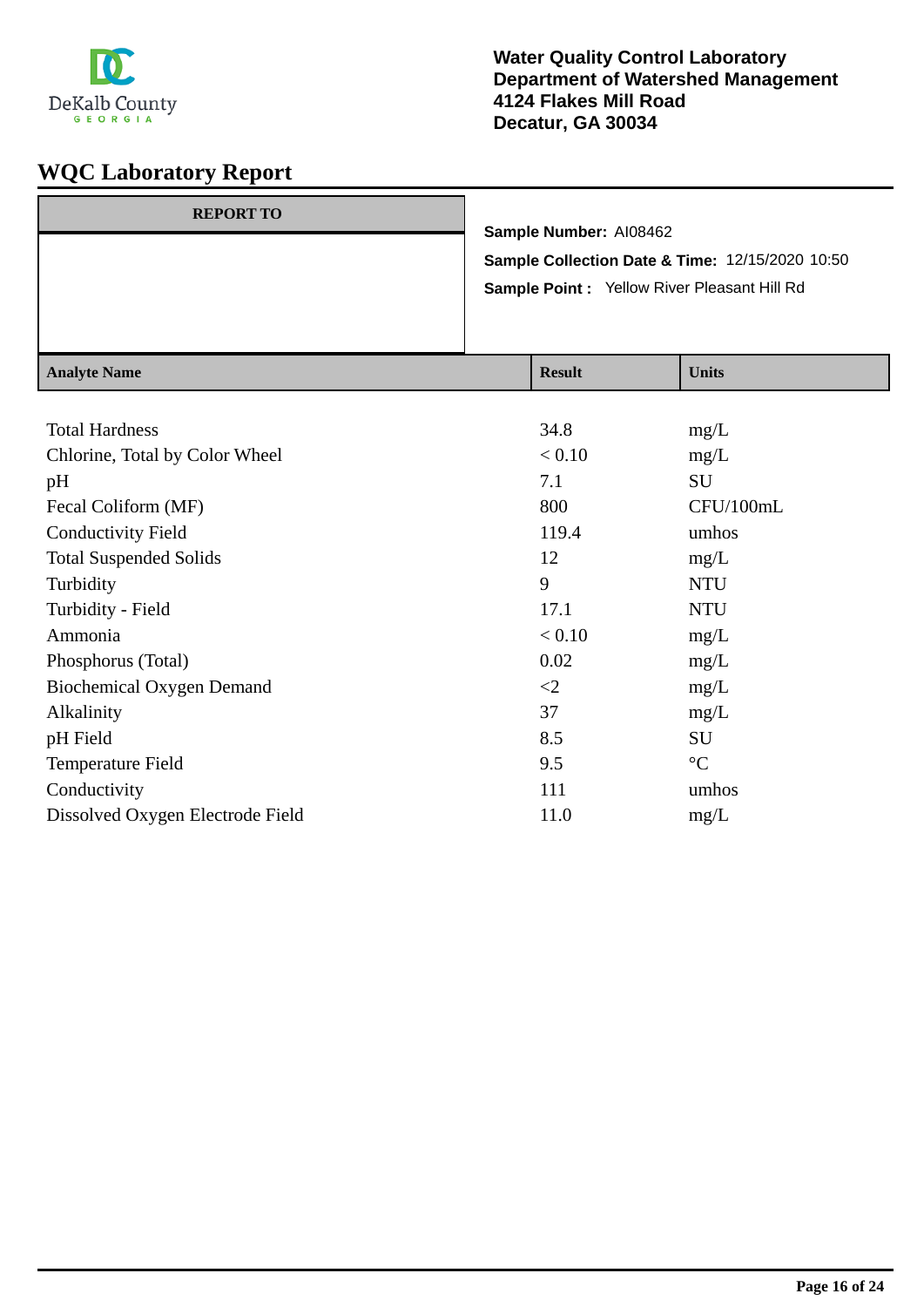

| <b>REPORT TO</b> |                                                 |
|------------------|-------------------------------------------------|
|                  | Sample Number: AI08463                          |
|                  | Sample Collection Date & Time: 12/15/2020 12:10 |
|                  | Sample Point : Little Stone Mountain Creek      |
|                  |                                                 |
|                  |                                                 |

| <b>Analyte Name</b>              | <b>Result</b> | <b>Units</b>    |
|----------------------------------|---------------|-----------------|
|                                  |               |                 |
| Phosphorus (Total)               | < 0.01        | mg/L            |
| <b>Total Hardness</b>            | 26.8          | mg/L            |
| <b>Total Suspended Solids</b>    | 7             | mg/L            |
| Chlorine, Total by Color Wheel   | < 0.10        | mg/L            |
| Fecal Coliform (MF)              | 140           | CFU/100mL       |
| <b>Conductivity Field</b>        | 114.5         | umhos           |
| pH                               | 6.8           | SU              |
| Turbidity - Field                | 6.1           | <b>NTU</b>      |
| Ammonia                          | < 0.10        | mg/L            |
| <b>Biochemical Oxygen Demand</b> | $\leq$        | mg/L            |
| Alkalinity                       | 40            | mg/L            |
| pH Field                         | 7.4           | SU              |
| Dissolved Oxygen Electrode Field | 10.6          | mg/L            |
| Temperature Field                | 9.1           | $\rm ^{\circ}C$ |
| Conductivity                     | 116           | umhos           |
| Turbidity                        | 3             | <b>NTU</b>      |
|                                  |               |                 |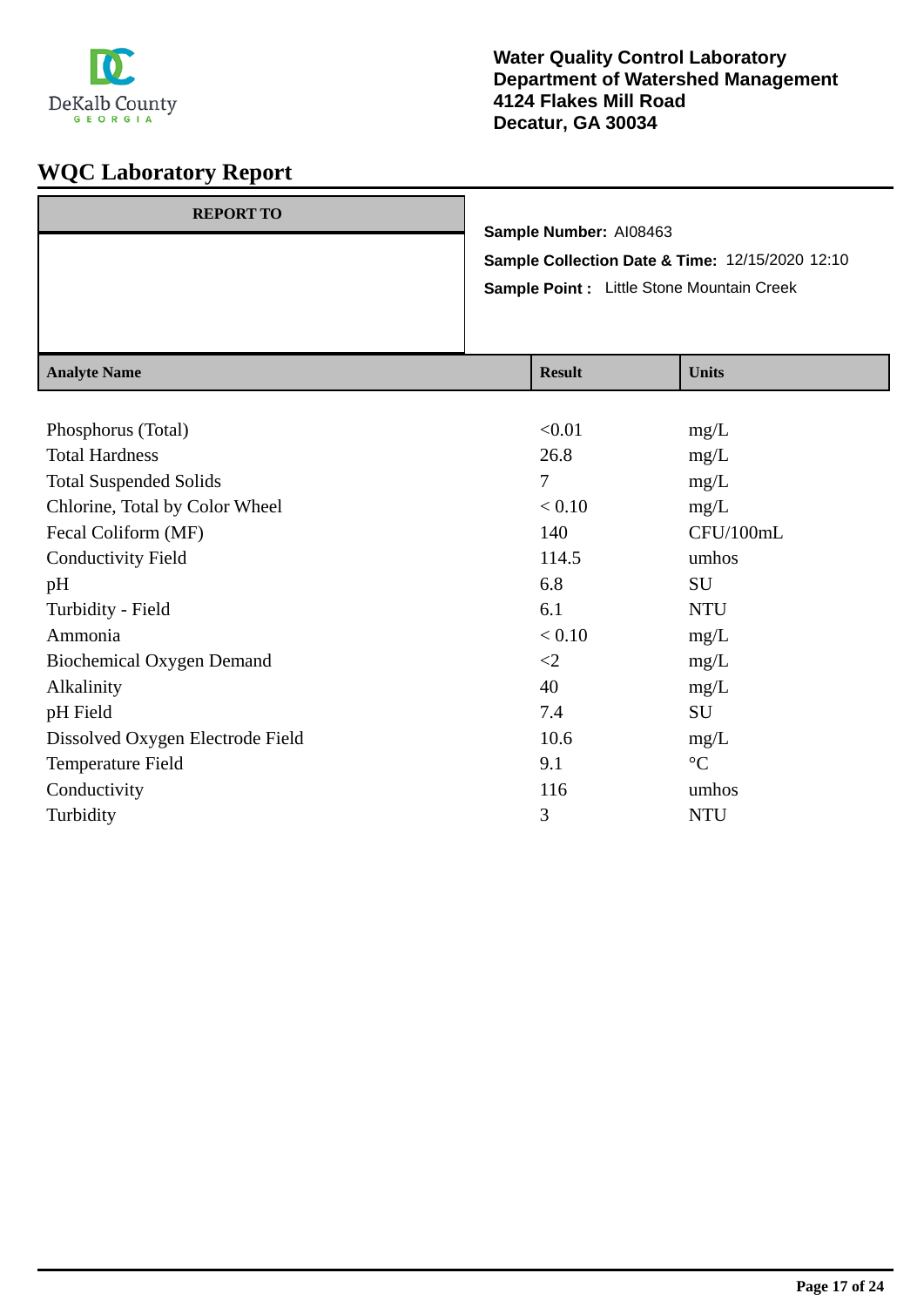

# **WQC Laboratory Report**

| <b>REPORT TO</b>          | Sample Number: AI08470<br>Lithonia | Sample Collection Date & Time: 12/15/2020 10:30<br><b>Sample Point:</b> Fecal monitoring site at Bruce St. |
|---------------------------|------------------------------------|------------------------------------------------------------------------------------------------------------|
| <b>Analyte Name</b>       | <b>Result</b>                      | <b>Units</b>                                                                                               |
|                           |                                    |                                                                                                            |
| <b>Conductivity Field</b> | 123.2                              | umhos                                                                                                      |
| Turbidity                 | 4.1                                | <b>NTU</b>                                                                                                 |
| Turbidity - Field         | 4.1                                | <b>NTU</b>                                                                                                 |
| Fecal Coliform (MF)       | 120                                | CFU/100mL                                                                                                  |
| pH Field                  | 8.5                                | SU                                                                                                         |
| <b>Temperature Field</b>  | 9.5                                | $\rm ^{\circ}C$                                                                                            |

Dissolved Oxygen Electrode Field 10.5 mg/L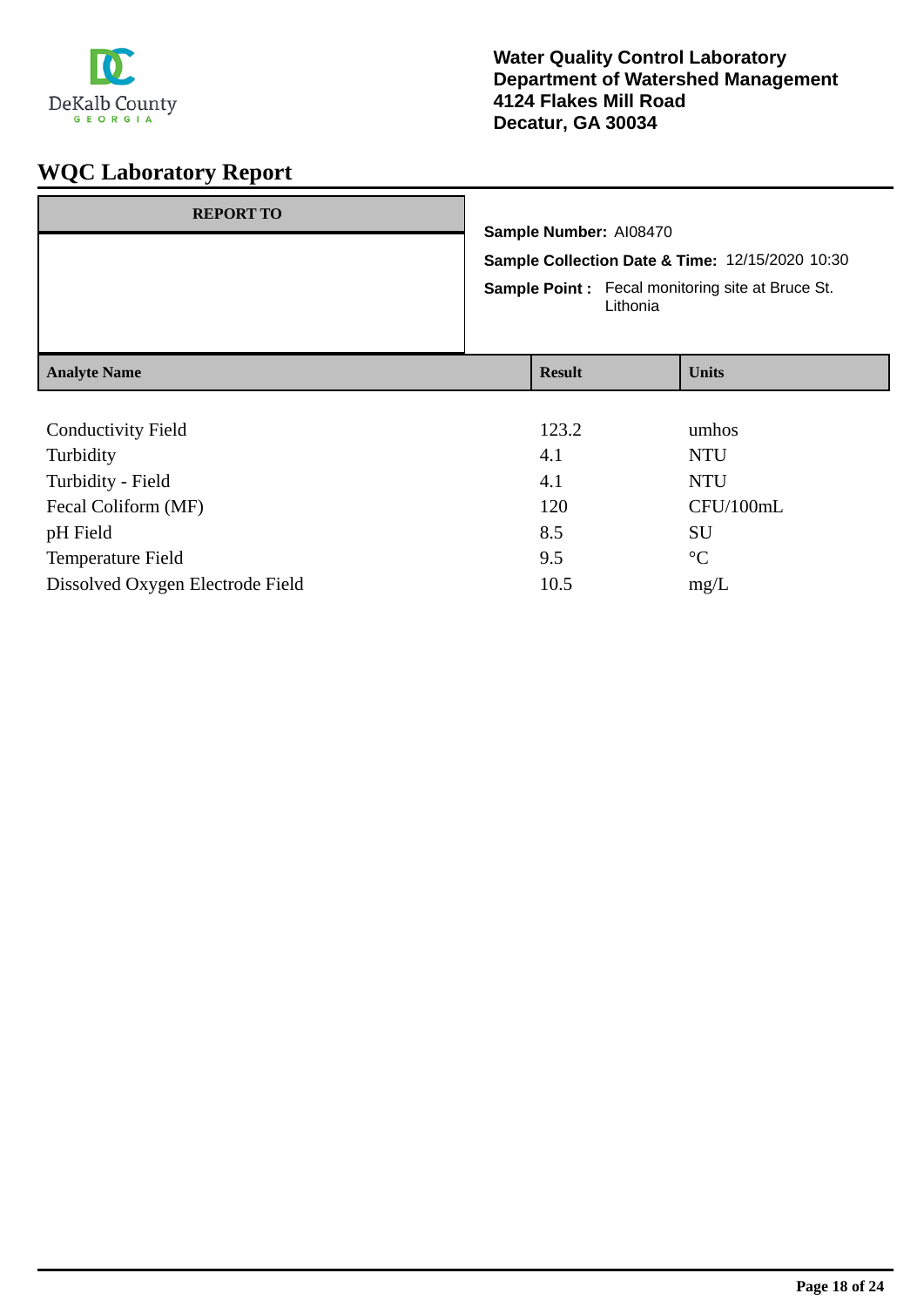

| <b>REPORT TO</b> |                                                 |
|------------------|-------------------------------------------------|
|                  | Sample Number: AI08495                          |
|                  | Sample Collection Date & Time: 12/16/2020 11:20 |
|                  | Sample Point: Ball Mill Creek: Dunwoody Club    |
|                  |                                                 |
|                  |                                                 |

| <b>Result</b>  | <b>Units</b>    |
|----------------|-----------------|
|                |                 |
| 33             | mg/L            |
| 7.3            | SU              |
| 5              | mg/L            |
| 7.9            | <b>NTU</b>      |
| 88             | umhos           |
| 2700           | CFU/100mL       |
| < 0.10         | mg/L            |
| 7              | <b>NTU</b>      |
| 10.5           | mg/L            |
| $\overline{2}$ | mg/L            |
| 7.6            | $\rm ^{\circ}C$ |
| 85             | umhos           |
| 6.3            | SU              |
| 31             | mg/L            |
| 0.02           | mg/L            |
| < 0.10         | mg/L            |
|                |                 |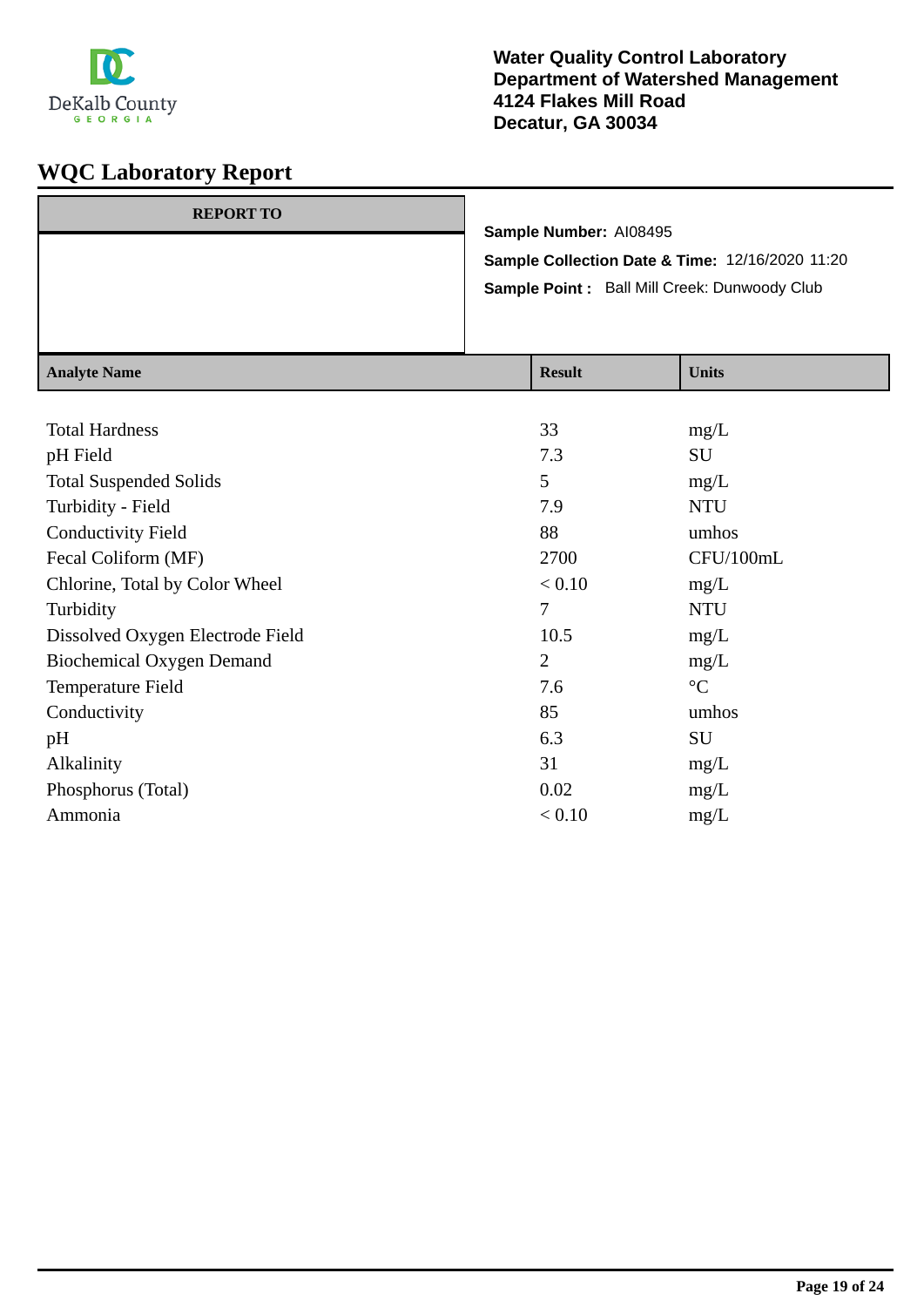

| <b>REPORT TO</b> |                                                    |
|------------------|----------------------------------------------------|
|                  | Sample Number: AI08496                             |
|                  | Sample Collection Date & Time: 12/16/2020 10:30    |
|                  | <b>Sample Point:</b> Bubbling Creek: Harts Mill Rd |
|                  |                                                    |
|                  |                                                    |

| <b>Result</b> | <b>Units</b>      |
|---------------|-------------------|
|               |                   |
| 2.8           | <b>NTU</b>        |
| 131           | umhos             |
| 135           | umhos             |
| 380           | CFU/100mL         |
| < 0.10        | mg/L              |
| 3             | <b>NTU</b>        |
| 45            | mg/L              |
| $\leq$ 1      | mg/L              |
| 9.1           | $^{\circ}{\rm C}$ |
| < 0.10        | mg/L              |
| 11.0          | mg/L              |
| 6.9           | SU                |
| 7.3           | <b>SU</b>         |
| 43            | mg/L              |
| $\leq$        | mg/L              |
| 0.05          | mg/L              |
|               |                   |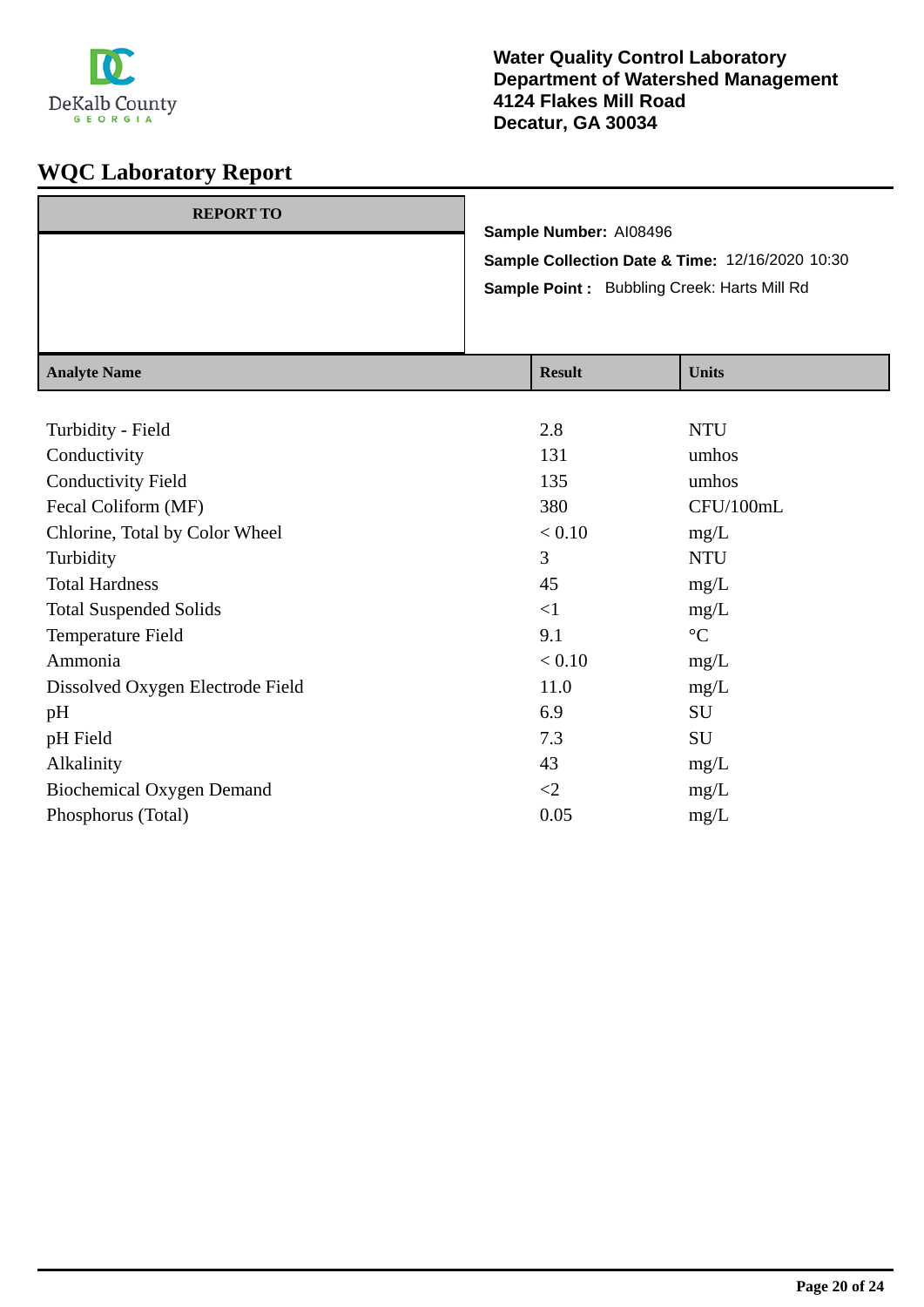

|                  | Sample Point: Burnt Fork Creek: N D Hill Rd.    |  |
|------------------|-------------------------------------------------|--|
|                  | Sample Collection Date & Time: 12/16/2020 10:00 |  |
| <b>REPORT TO</b> | Sample Number: AI08497                          |  |

| <b>Analyte Name</b>              | <b>Result</b>  | <b>Units</b>    |
|----------------------------------|----------------|-----------------|
|                                  |                |                 |
| Biochemical Oxygen Demand        | $\overline{4}$ | mg/L            |
| <b>Total Hardness</b>            | 36             | mg/L            |
| Turbidity - Field                | 3.8            | <b>NTU</b>      |
| <b>Conductivity Field</b>        | 100            | umhos           |
| Fecal Coliform (MF)              | 240            | CFU/100mL       |
| Chlorine, Total by Color Wheel   | < 0.10         | mg/L            |
| Turbidity                        | 3              | <b>NTU</b>      |
| <b>Total Suspended Solids</b>    | $<$ 1          | mg/L            |
| Conductivity                     | 107            | umhos           |
| Temperature Field                | 9.6            | $\rm ^{\circ}C$ |
| Phosphorus (Total)               | < 0.01         | mg/L            |
| Alkalinity                       | 32             | mg/L            |
| pH Field                         | 6.5            | <b>SU</b>       |
| pH                               | 6.5            | <b>SU</b>       |
| Dissolved Oxygen Electrode Field | 10.2           | mg/L            |
| Ammonia                          | < 0.10         | mg/L            |
|                                  |                |                 |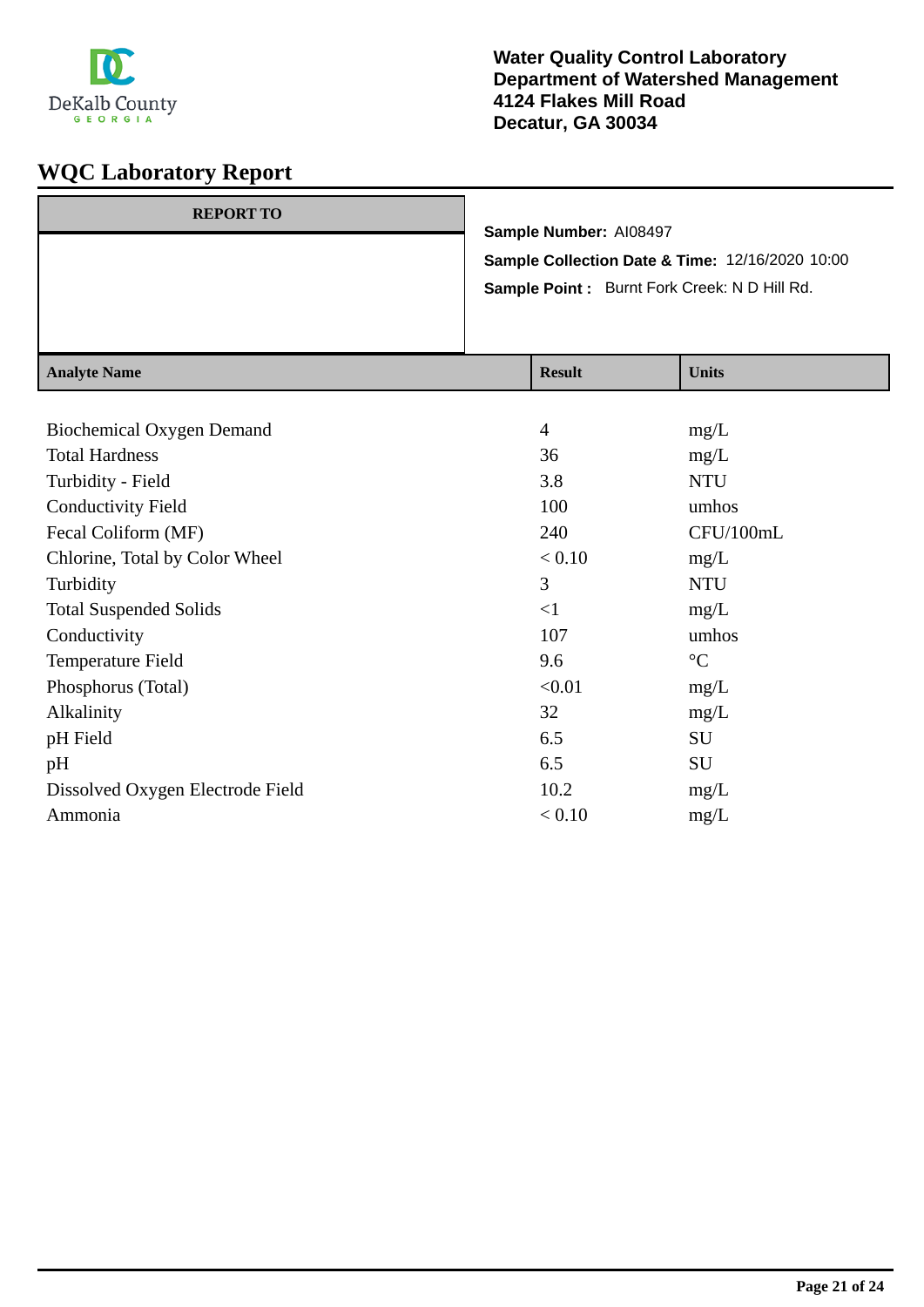

| <b>REPORT TO</b>    |  | Sample Number: AI08523<br>Sample Collection Date & Time: 12/17/2020 10:00<br><b>Sample Point:</b> Fecal monitoring site at Dekalb<br>Memorial Park (Wilkinson Dr) |                    |  |
|---------------------|--|-------------------------------------------------------------------------------------------------------------------------------------------------------------------|--------------------|--|
|                     |  |                                                                                                                                                                   |                    |  |
| <b>Analyte Name</b> |  | <b>Result</b>                                                                                                                                                     | <b>Units</b>       |  |
| pH Field            |  | 6.3<br>$\sim$                                                                                                                                                     | <b>SU</b><br>----- |  |

| Turbidity - Field                | 4.6   | <b>NTU</b>      |
|----------------------------------|-------|-----------------|
| Turbidity                        | 4.6   | <b>NTU</b>      |
| Dissolved Oxygen Electrode Field | 10.3  | mg/L            |
| Temperature Field                | 8.1   | $\rm ^{\circ}C$ |
| Fecal Coliform (MF)              | 2100  | CFU/100mL       |
| <b>Conductivity Field</b>        | 189.8 | umhos           |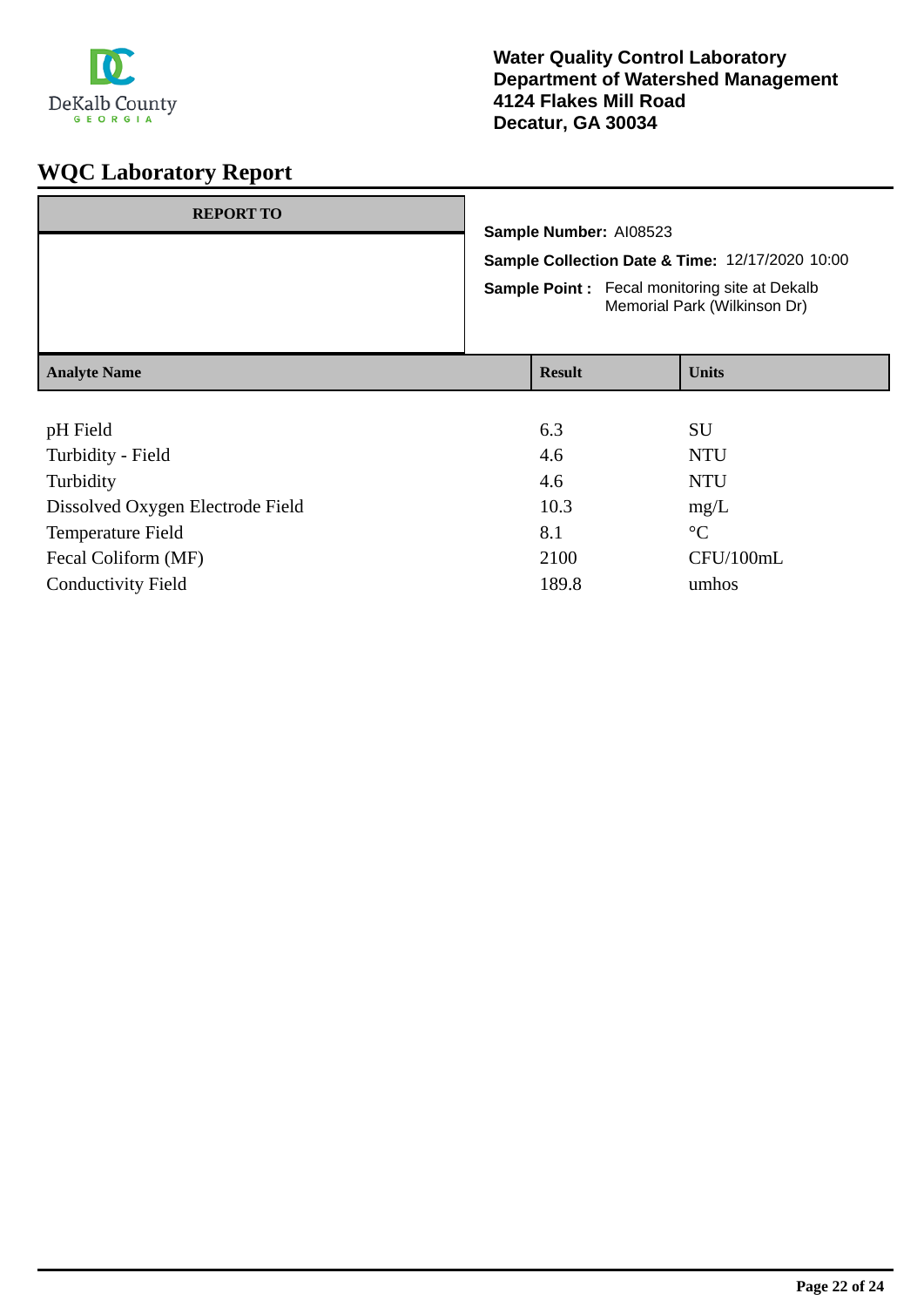

| <b>REPORT TO</b>                 |                                                                                                                      |  |              |
|----------------------------------|----------------------------------------------------------------------------------------------------------------------|--|--------------|
|                                  | Sample Number: AI08524                                                                                               |  |              |
|                                  | Sample Collection Date & Time: 12/17/2020 10:30<br><b>Sample Point:</b> Fecal monitoring site at 291 Durand<br>Falls |  |              |
|                                  |                                                                                                                      |  |              |
| <b>Analyte Name</b>              | <b>Result</b>                                                                                                        |  | <b>Units</b> |
|                                  |                                                                                                                      |  |              |
| Dissolved Oxygen Electrode Field | 10.7                                                                                                                 |  | mg/L         |
| Turbidity - Field                | 4.0                                                                                                                  |  | <b>NTU</b>   |
| Fecal Coliform (MF)              | 670                                                                                                                  |  | CFU/100mL    |
| _______________                  | ----                                                                                                                 |  |              |

| <b>Conductivity Field</b> | 126.5 | umhos     |
|---------------------------|-------|-----------|
| pH Field                  | 7.3   | SU        |
| <b>Temperature Field</b>  | 77    | $\circ$ C |
| Turbidity                 | 4.0   | NTU       |